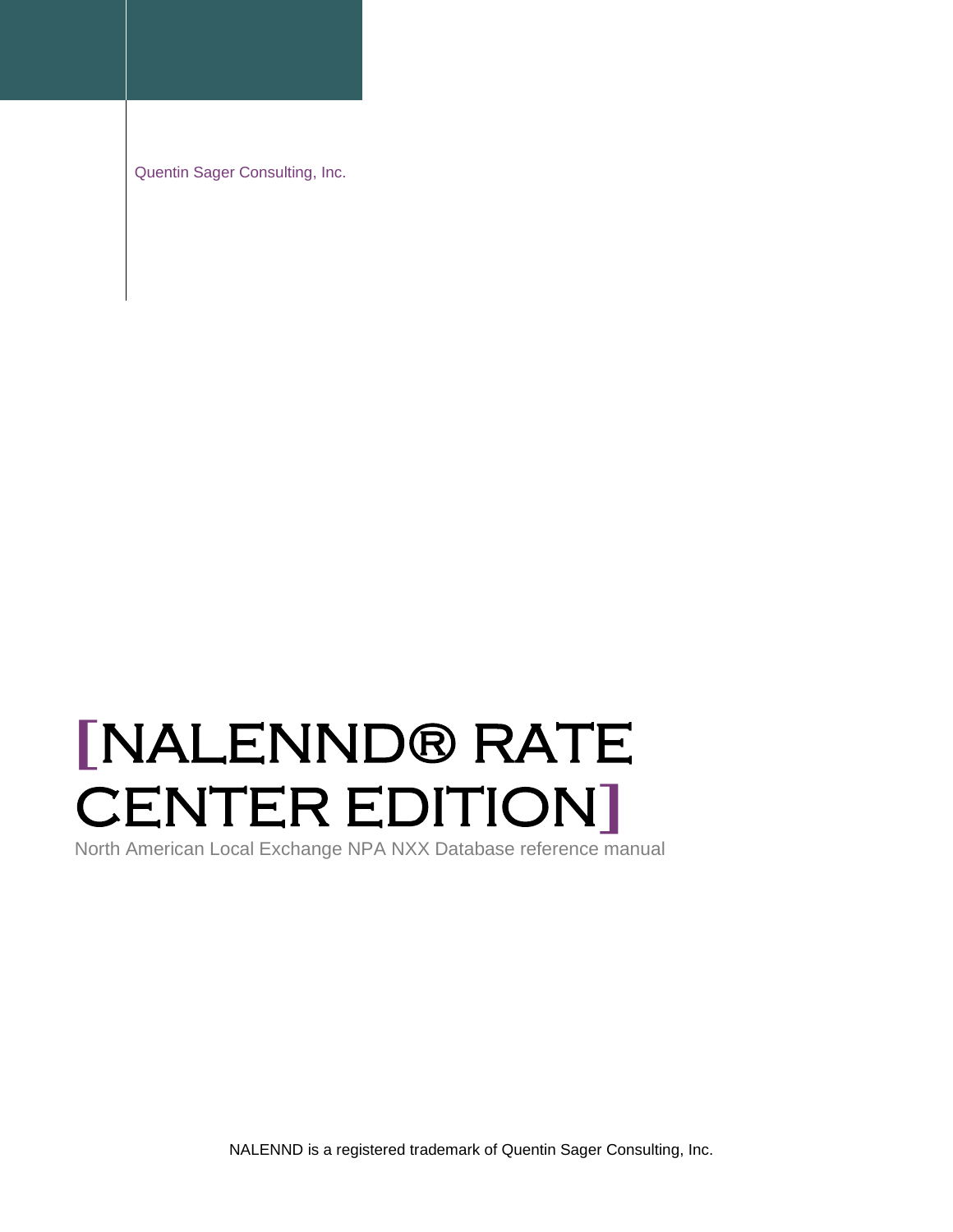This document contains the data set and file specifications for the NALENND® Rate Center Edition database. These specifications are subject to change without notice. The data it describes is furnished under a license agreement, and may be used or copied only in accordance with the terms of the license agreement.

NALENND® Rate Center Edition Reference Manual Revised: October 10, 2021

#### Published by: **Quentin Sager Consulting, Inc. 1589 South Wallace Point Crystal River, FL 34429**

Copyright © 2020 Quentin Sager Consulting, Inc. All rights reserved.

No part of this publication may be reproduced in any form, in an electronic retrieval system or otherwise, without the prior written permission of Quentin Sager Consulting, Inc.

#### **Disclaimer and Limitation of Liability**

The information provided in this document is directed solely to users who have the appropriate degree of experience to understand and interpret its contents in accordance with generally accepted engineering, industry, or other professional standards and applicable regulations.

NO REPRESENTATION OR WARRANTY IS MADE THAT THE INFORMATION IS TECHNICALLY ACCURATE OR SUFFICIENT OR CONFORMS TO ANY STATUTE, GOVERNMENTAL RULE OR REGULATION, AND FURTHER NO REPRESENTATION OR WARRANTY IS MADE OF MERCHANTABILITY OR FITNESS FOR ANY PARTICULAR PURPOSE OR AGAINST INFRINGEMENT OF INTELLECTUAL PROPERTY RIGHTS. QUENTIN SAGER CONSULTING SHALL NOT BE LIABLE, BEYOND THE AMOUNT OF ANY SUM RECEIVED IN PAYMENT BY QUENTIN SAGER CONSULTING FOR THIS DOCUMENT, WITH RESPECT TO ANY CLAIM, AND IN NO EVENT SHALL QUENTIN SAGER CONSULTING BE LIABLE FOR LOST PROFITS OR OTHER INCIDENTAL OR CONSEQUENTIAL DAMAGES. QUENTIN SAGER CONSULTING EXPRESSLY ADVISES THAT ANY AND ALL USE OF OR RELIANCE UPON THE INFORMATION PROVIDED IN THIS DOCUMENT IS AT THE RISK OF THE USER.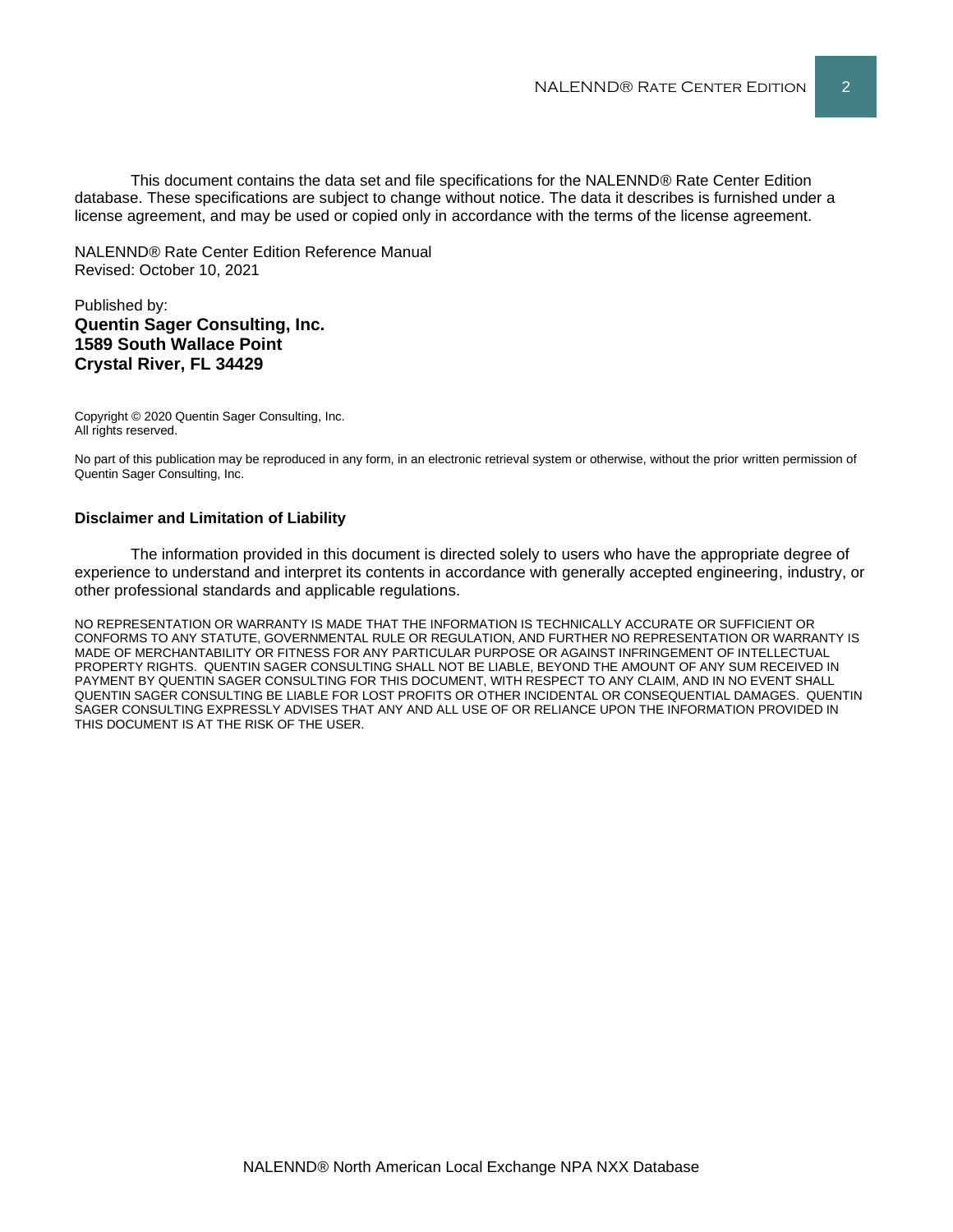# File Names and Descriptions

Each table *(file)* in the NALENND® database is delivered in flat, delimited text file format (commonly referred to as comma-separated-value or CSV format). The NALENND® database is easily imported to and accessed through most contemporary database engines including (but not limited to) MySQL, PostgreSQL, SQLite, Oracle, IBM DB2, Microsoft SQL Server, Microsoft Access, or similar tool.

The data can be imported as Unicode UTF-8 (no byte order mark) text. For each file in the NALENND® database; the first row contains field names (column headers), fields are terminated by a single comma "," character, fields are optionally enclosed using a double quote character, and lines (rows) are terminated with a two character carriage return line feed (CR + LF) sequence.

| <b>File</b>           | Primary data contents                                                                                                                                                                              |
|-----------------------|----------------------------------------------------------------------------------------------------------------------------------------------------------------------------------------------------|
| phoneplatinumrate.csv | Active NPA NXX (central office codes) and block assignments within the NPA NXX                                                                                                                     |
| lata.csv              | Local Access and Transport Area (LATA) codes and names                                                                                                                                             |
| ocn.csv               | Carrier name, type, address, and Operating Company Number (OCN)                                                                                                                                    |
| county.csv            | United States FIPS county codes and names; Canadian census division codes and<br>names                                                                                                             |
| cbsa.csv              | Current metropolitan statistical areas and their codes; United States – Core Based<br>Statistical Area (CBSA) codes; Canada - Census Metropolitan Area (CMA) or Census<br>Agglomeration (CA) codes |
| mta.csv               | United States Major Trading Areas; Canada economic regions                                                                                                                                         |
| bta.csv               | United States Basic Trading Area codes and names                                                                                                                                                   |
| msa.csv               | United States MSA codes based on definitions used for presenting metropolitan area<br>statistics in Census 2000 publications. These historical 4-digit codes were superseded<br>in June 2003.      |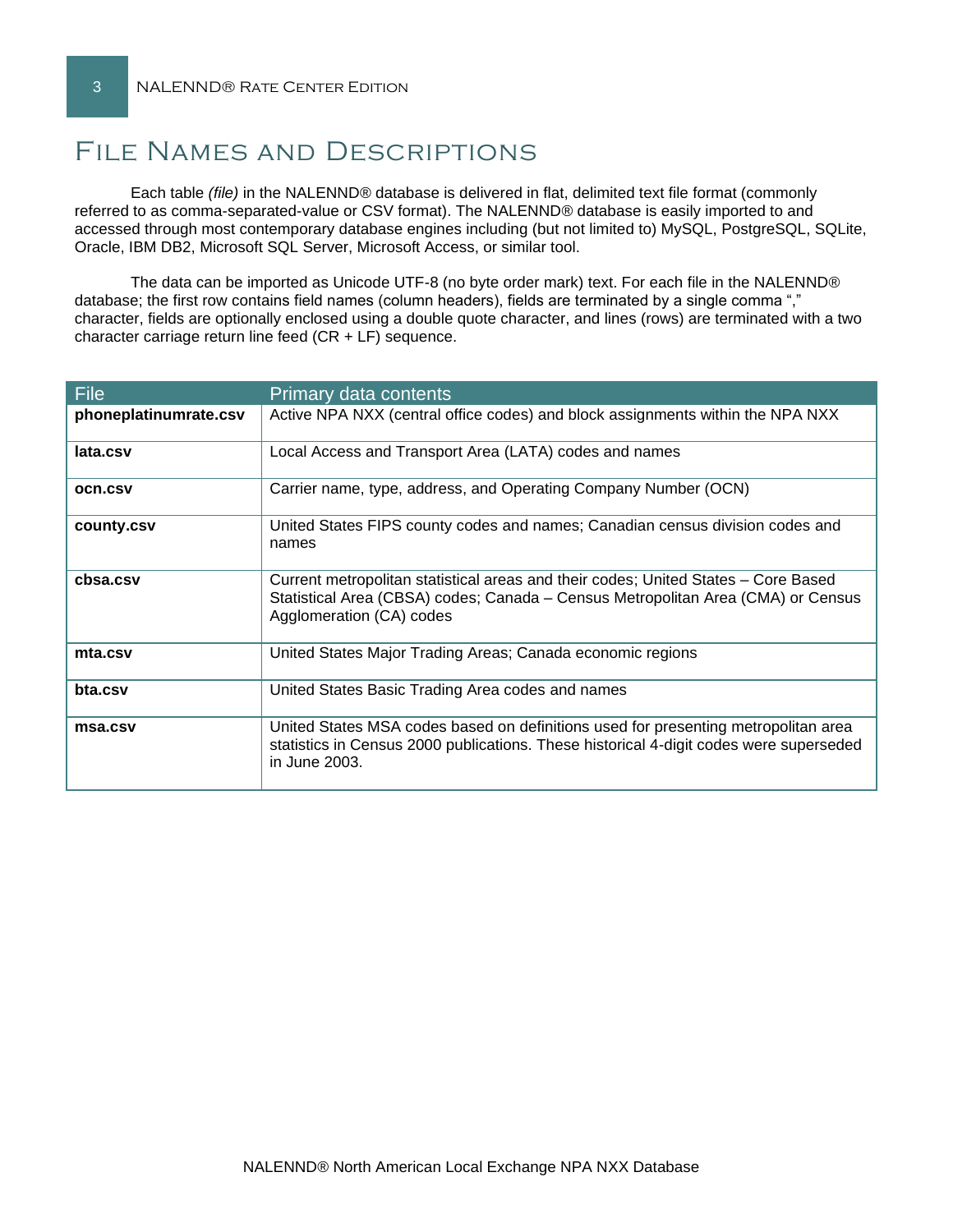# Record Layouts and Field Descriptions

# **FILE: phoneplatinumrate.csv**

| <b>Field</b>    | <b>Description</b>                                                                                                                                                                                                                                                                                                                                                                                                                                     |
|-----------------|--------------------------------------------------------------------------------------------------------------------------------------------------------------------------------------------------------------------------------------------------------------------------------------------------------------------------------------------------------------------------------------------------------------------------------------------------------|
| <b>NPA</b>      | Numbering Plan Area (NPA) Code. An NPA, also known as a telephone area code, is<br>the first three digits of a 10-digit North American Numbering Plan (NANP) telephone<br>number in the form NXX-NXX-XXXX, where N represents any one of the numbers 2<br>through 9 and X represents any one of the numbers 0 through 9. Valid numeric range<br>for NPA codes is 200 through 999.                                                                      |
| <b>NXX</b>      | Central Office Code (COC). The COC, commonly called the telephone exchange or<br>prefix, is the second three digits (NXX) of a 10-digit NANP telephone number in the form<br>NXX-NXX-XXXX, where N represents any one of the numbers 2 through 9and X<br>represents any one of the numbers 0 through 9. Valid numeric range for NXX codes is<br>200 through 999.                                                                                       |
| <b>BLOCK_ID</b> | Block identifier implies, represents, or identifies either the entire group of 10,000<br>numbers or a specific group of 1,000 numbers within the NPA NXX.                                                                                                                                                                                                                                                                                              |
|                 | An "A" record will be present for NPA NXX records that are "assigned" to the Code<br>Holder per the Central Office Code Assignment Guidelines. For non-pooled numbers it<br>identifies a 10,000-block level record and implies line assignments 0000 through 9999.<br>For pooled numbers the "A" record is present for default routing purposes and identifies<br>the LERG Assignee, numeric blocks must be referenced for actual carrier assignments. |
|                 | A numeric block (digits "0" through "9") refers to those assignments made per<br>Thousands Block Pooling Administrative Guidelines, it identifies a 1,000-block level<br>record and refers to line assignments x000 through x999 where x=the block identifier.                                                                                                                                                                                         |
| TBP_IND         | Thousands Block Pooling Indicator.                                                                                                                                                                                                                                                                                                                                                                                                                     |
|                 | $Y$ – The NPA NXX is part of a pool within the given NPA where numbers are<br>assigned 1,000 lines at a time by the Pooling Administrator. The OCN specified<br>in the "A" record identifies the LERG Assignee for administrative purposes.<br>$N$ – The NPA NXX is not pooled and is assigned at the 10,000-block level. The<br>OCN field identifies the Central Office Code Holder.                                                                  |
|                 | Currently applies to United States exchanges only.                                                                                                                                                                                                                                                                                                                                                                                                     |
| <b>LATA</b>     | Local Access and Transport Area (LATA), or LATA-like code of the Rate Center. This<br>LATA may differ from the geographical LATA of the switch. LATA codes are 3-digits<br>however some Florida LATA codes may indicate 5-digits, for these codes, the last two<br>digits are the LATA sub-zone which represents Equal Access Exchange Areas<br>(EAEAs).                                                                                               |
| <b>LTYPE</b>    | Line type or telephone service type of the NPA NXX.                                                                                                                                                                                                                                                                                                                                                                                                    |
|                 | S - Land line, non-wireless service including POTS, Broadband, etc.<br>C - Wireless type service including PCS, Cellular, GSM, etc.<br>$P -$ Paging and other Messaging services<br>M - Mixed wireless and land line service                                                                                                                                                                                                                           |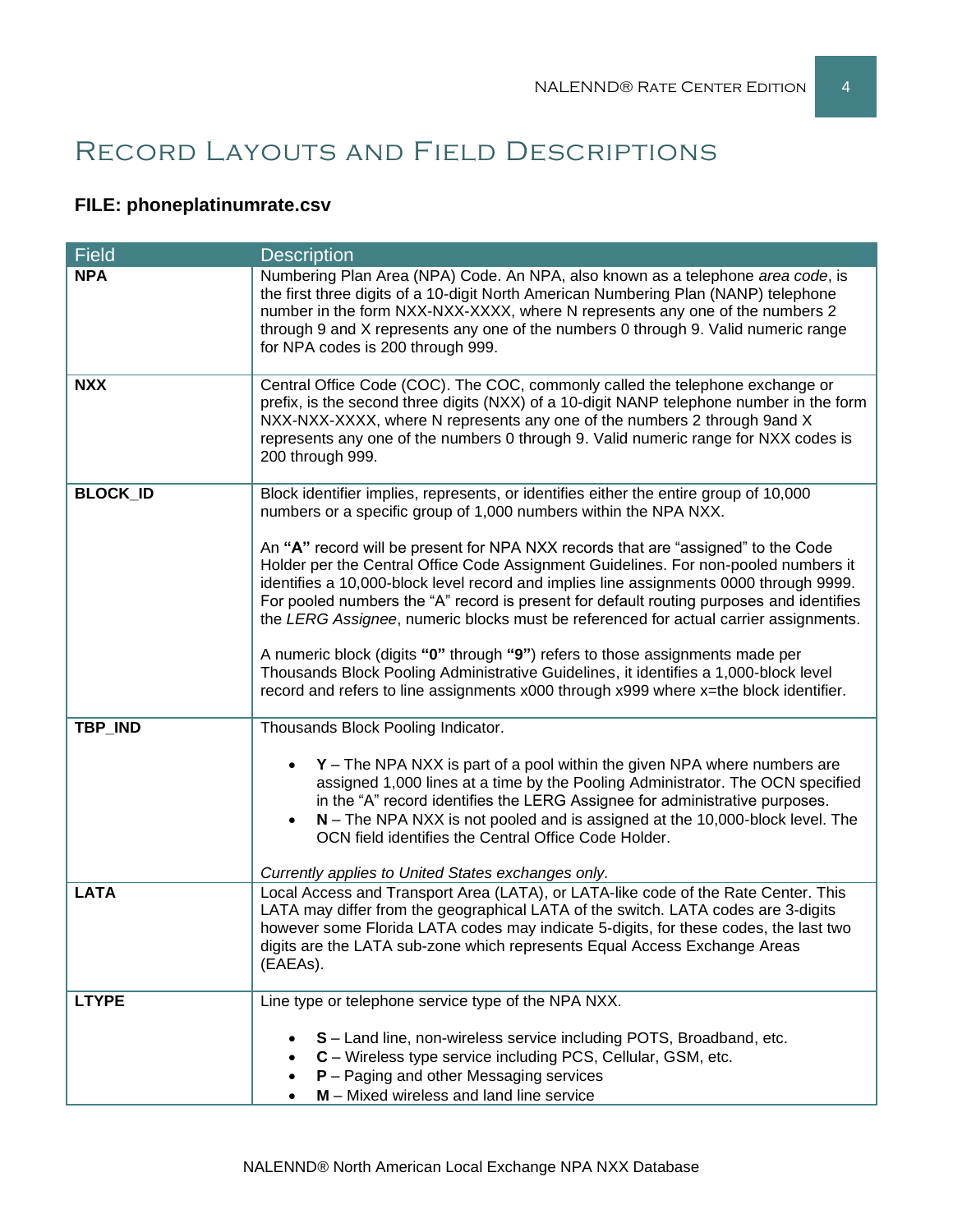|                 | $\bullet$ $V - VolP$                                                                                                                                                                                                                                                                                                                                                                                                                                                                                                                                                                                                                                                                                                                                                                                                                                                                                                                                                                                                                                                                                                              |
|-----------------|-----------------------------------------------------------------------------------------------------------------------------------------------------------------------------------------------------------------------------------------------------------------------------------------------------------------------------------------------------------------------------------------------------------------------------------------------------------------------------------------------------------------------------------------------------------------------------------------------------------------------------------------------------------------------------------------------------------------------------------------------------------------------------------------------------------------------------------------------------------------------------------------------------------------------------------------------------------------------------------------------------------------------------------------------------------------------------------------------------------------------------------|
|                 | For pooled exchanges, the line type specified in the "A" block record applies to the<br>LERG Assignee. Individual 1,000 block records must be referenced to determine the<br>service type provided by individual carriers within the same exchange. See also<br>NXXTYPE.                                                                                                                                                                                                                                                                                                                                                                                                                                                                                                                                                                                                                                                                                                                                                                                                                                                          |
| <b>CONTAM</b>   | Thousands Block Contaminated. A "Y/N" flag specifying whether the thousands-block<br>allocation is contaminated. A contaminated block is an assigned block that contains at<br>least one line number that cannot be assigned.<br>Currently applies to United States exchanges only.                                                                                                                                                                                                                                                                                                                                                                                                                                                                                                                                                                                                                                                                                                                                                                                                                                               |
| <b>STATE</b>    | 2-character United States Postal Service/Canada Post postal abbreviation for the state,<br>province, or territory of the Rate Center location. For Caribbean Rate Centers, this field<br>is populated with the 2-character Common Language® country code.                                                                                                                                                                                                                                                                                                                                                                                                                                                                                                                                                                                                                                                                                                                                                                                                                                                                         |
| <b>COUNTRY</b>  | 2-character ISO 3166 Country Code (ISO 3166-1:2006 2006) of the Rate Center<br>location. These country codes may differ from the similar FIPS country codes (Federal<br>Information Processing Standards Publication 104-1 1986) used in other<br>telecommunications industry specific databases.                                                                                                                                                                                                                                                                                                                                                                                                                                                                                                                                                                                                                                                                                                                                                                                                                                 |
| <b>WC</b>       | Name of the Serving Wire Center, also known as Central Office, identified by the<br>geographical location encoded within the switch's Common Language Location<br>Identifier® (CLLI) code (Standards Committee T1 - Telecommunications 1999).<br>The Wire Center name will always include the city name and possibly the hyphen<br>delimited building name.                                                                                                                                                                                                                                                                                                                                                                                                                                                                                                                                                                                                                                                                                                                                                                       |
| <b>SWITCH</b>   | Eleven character Common Language Location Identifier® (CLLI) code of the switch or<br>Point of Interface (POI) serving the NPA NXX. For NXXs in the Caribbean and Bermuda<br>NPAs, the SWITCH field may be populated with SWCHxxUNKNO, where xx identifies<br>one of the countries or territories in the Caribbean or Bermuda.                                                                                                                                                                                                                                                                                                                                                                                                                                                                                                                                                                                                                                                                                                                                                                                                    |
| <b>RCSTATUS</b> | Rate Center Number Pooling Status. The pooling status determines whether new<br>assignments are made at the 10,000-block level through the Central Office Code<br>Administrator or at the 1,000-block level through the Pooling Administrator.<br>$\bullet$ $X$ – This Rate Center is not in a top 100 MSA, no service provider is currently<br>participating in pooling and the Rate Center is not included in the Pooling<br>Administration System.<br><b>O</b> – This Rate Center is not in a top 100 MSA and any service provider with<br>$\bullet$<br>numbering resources in this Rate Center may elect to pool at its option.<br>M - Pooling was implemented in this Rate Center pursuant to a state<br>$\bullet$<br>commission order and service providers with numbering resources in this Rate<br>Center that have not been granted a specific exemption must pool in this Rate<br>Center.<br>M <sup>*</sup> - the Rate Center's participation in number pooling is mandatory. Same as<br>"M" code but the particular Rate Center is serviced by a single carrier.<br>Currently applies to United States exchanges only. |
| <b>RCTYPE</b>   | Rate Center Type. Single character field used to identify Rate Centers requiring special<br>identification.                                                                                                                                                                                                                                                                                                                                                                                                                                                                                                                                                                                                                                                                                                                                                                                                                                                                                                                                                                                                                       |
|                 |                                                                                                                                                                                                                                                                                                                                                                                                                                                                                                                                                                                                                                                                                                                                                                                                                                                                                                                                                                                                                                                                                                                                   |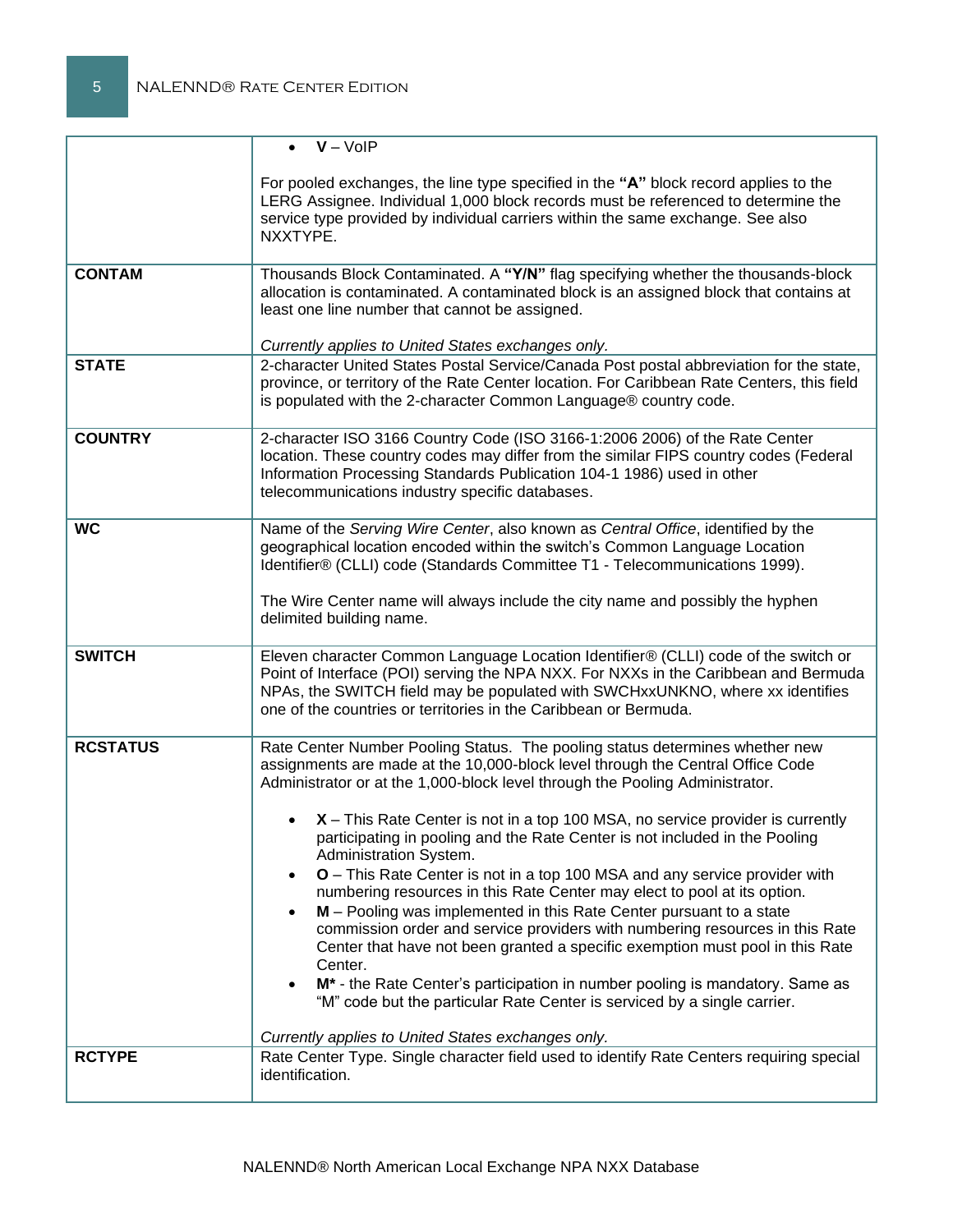| <b>RC</b>        | <b>Blank</b> – Unrestricted Rate Center.<br>S - Suburban Zone; Suburban Zones apply to large metropolitan areas and<br>may include only the area around a city (e.g., Pittsburgh Suburban Zones) or<br>the city and its surrounding area (e.g., Wheeling Suburban Zones).<br>Z - Zoned city; Unit established to further define large exchange areas usually<br>$\bullet$<br>encompassing a city (e.g., New York City).<br>10-character industry standard abbreviated name of the Rate Center (or service) where                                                                                                                                                                                                                                                       |
|------------------|------------------------------------------------------------------------------------------------------------------------------------------------------------------------------------------------------------------------------------------------------------------------------------------------------------------------------------------------------------------------------------------------------------------------------------------------------------------------------------------------------------------------------------------------------------------------------------------------------------------------------------------------------------------------------------------------------------------------------------------------------------------------|
|                  | the NPA NXX is assigned.                                                                                                                                                                                                                                                                                                                                                                                                                                                                                                                                                                                                                                                                                                                                               |
| <b>RCV</b>       | 5-digit Major vertical coordinate of the Rate Center. These V&H Coordinates are used to<br>determine mileage between Rate Centers. A wire line company may have rate plans<br>that base toll charges on the distance between Rate Centers (including calls placed to<br>wireless numbers).                                                                                                                                                                                                                                                                                                                                                                                                                                                                             |
| <b>RCH</b>       | 5-digit Major horizontal coordinate of the Rate Center.                                                                                                                                                                                                                                                                                                                                                                                                                                                                                                                                                                                                                                                                                                                |
| <b>RCLONG</b>    | The full, non-abbreviated name of the Rate Center, Rate Exchange Area, locality, or<br>service.                                                                                                                                                                                                                                                                                                                                                                                                                                                                                                                                                                                                                                                                        |
| TZ               | Two-character alpha specifying the standard time zone recognized at the Rate Center,<br>Rate Exchange Area, or locality.<br>NT - Newfoundland (UTC -3.5 hours)<br>AT - Atlantic (UTC -4 hours)<br>$\bullet$<br>ET - Eastern (UTC -5 hours)<br>$\bullet$<br>CT - Central (UTC -6 hours)<br>$\bullet$<br>MT - Mountain (UTC -7 hours)<br>$\bullet$<br>PT - Pacific (UTC -8 hours)<br>$\bullet$<br>AK - Alaska (UTC -9 hours)<br>$\bullet$<br>HT - Hawaii-Aleutian (UTC -10 hours)<br>AS - American Samoa (UTC -11 hours)<br>CH - Chamorro (UTC +10 hours, Guam and Northern Mariana Islands)<br>XX - time zone not applicable. This applies to certain NPA NXX combinations<br>$\bullet$<br>where there is no specific geographic location associated with the exchange. |
| <b>DST</b>       | Daylight Savings Time recognized flag.<br>$Y$ – Daylight savings time is recognized.<br>N - Daylight savings time is not recognized.<br>X - Daylight savings time not applicable. This applies to certain NPA NXX<br>combinations where there is no specific geographic location associated with the<br>exchange.                                                                                                                                                                                                                                                                                                                                                                                                                                                      |
| <b>ZIP</b>       | United States Zip code or Canada Post FSA code found in use within the Rate Center,<br>Rate Exchange Area, or locality based on geographic relationship.<br>United States - contains the first 5-digit ZIP code found for the exchange<br>locality within the Rate Center.<br><b>Canada</b> – contains the first postal code Forward Sortation Area code for the<br>exchange within the Rate Center.                                                                                                                                                                                                                                                                                                                                                                   |
| ZIP <sub>2</sub> | Second United States ZIP code or Canadian postal code Forward Sortation Area code                                                                                                                                                                                                                                                                                                                                                                                                                                                                                                                                                                                                                                                                                      |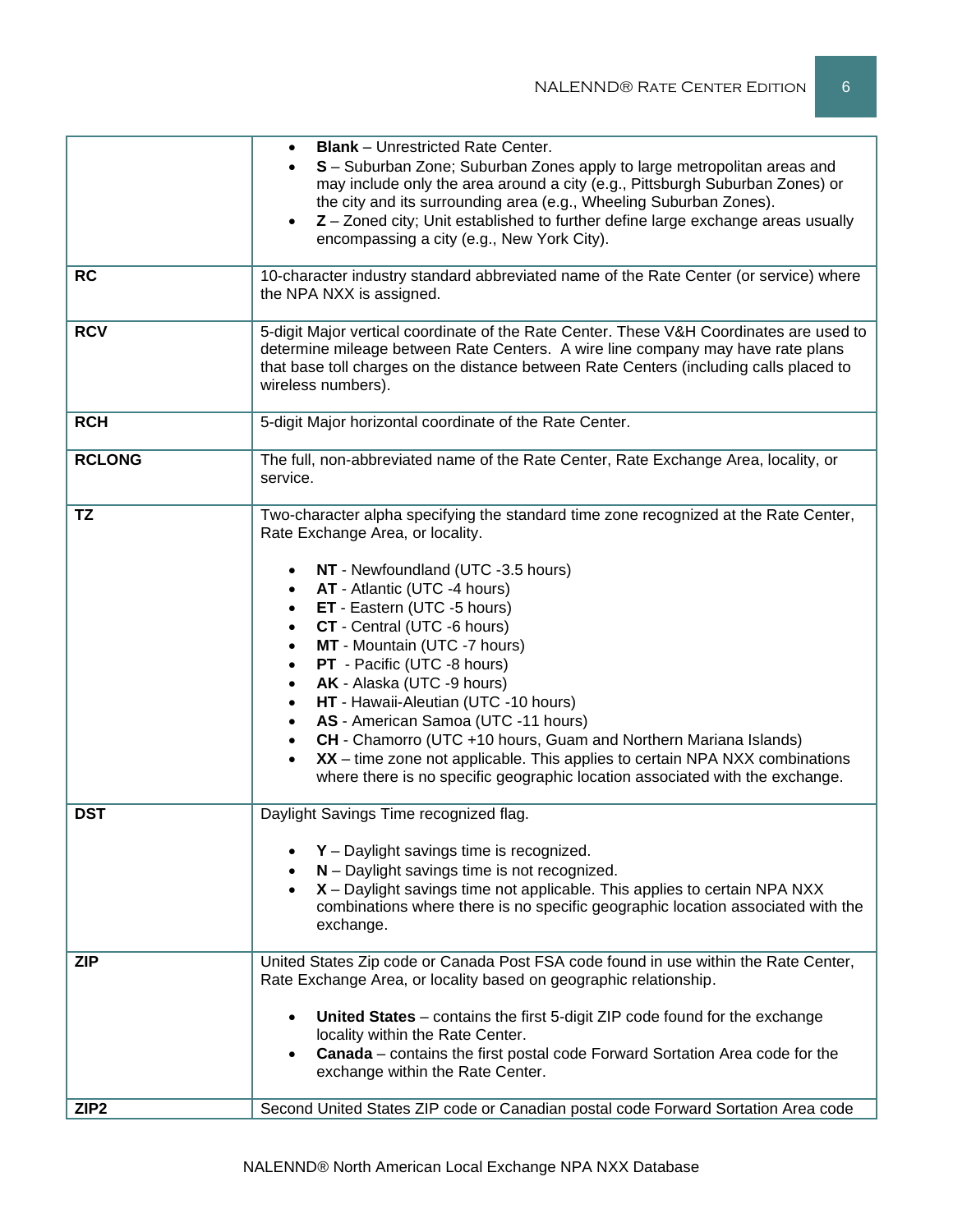|                     | for the exchange locality.                                                                                                                                                                                                                                               |
|---------------------|--------------------------------------------------------------------------------------------------------------------------------------------------------------------------------------------------------------------------------------------------------------------------|
| ZIP <sub>3</sub>    | Third United States ZIP code or Canadian postal code Forward Sortation Area code for<br>the exchange locality.                                                                                                                                                           |
| ZIP4                | Fourth United States ZIP code or Canadian postal code Forward Sortation Area code<br>for the exchange locality.                                                                                                                                                          |
| <b>FIPS</b>         | County, county equivalent or census division code.                                                                                                                                                                                                                       |
|                     | United States - 5-digit Federal Information Processing System (FIPS) county<br>code.<br>Canada - 4-digit Statistics Canada census division code                                                                                                                          |
| FIPS <sub>2</sub>   | Second county, county equivalent or similar code.                                                                                                                                                                                                                        |
| FIPS3               | Third county, county equivalent or similar code.                                                                                                                                                                                                                         |
| <b>CBSA</b>         | Metropolitan statistical area (code) the Rate Center, Rate Exchange Area, or locality is<br>located in.                                                                                                                                                                  |
|                     | United States - 5-digit Office of Management and Budget to the Core Based<br>$\bullet$<br>Statistical Area (CBSA) code<br>Canada - 3-digit Statistics Canada Census Metropolitan Area (CMA) or Census<br>$\bullet$<br>Agglomeration (CA) code                            |
| <b>CBSA2</b>        | Second metropolitan statistical area code.                                                                                                                                                                                                                               |
| <b>MSA</b>          | 4-digit Metropolitan Statistical Area (MSA) code the Rate Center is located in if any. This<br>field is maintained for historical cross-reference. MSA codes have been replaced with<br>the 5-digit CBSA code.                                                           |
| <b>PMSA</b>         | United States exchanges only.<br>4-digit Primary Metropolitan Statistical Area (PMSA) code the Rate Center is located in                                                                                                                                                 |
|                     | if any. If a PMSA code is present then the MSA code is recognized as a Consolidated<br>Metropolitan Statistical Area (CMSA) code. This field is maintained for historical cross-<br>reference. MSA codes have been replaced with the 5-digit CBSA code.                  |
|                     | United States exchanges only.                                                                                                                                                                                                                                            |
| <b>LATITUDE</b>     | Latitude in decimal degrees locating the general NPA NXX geographic based service<br>area.                                                                                                                                                                               |
| <b>LONGITUDE</b>    | Longitude in decimal degrees locating the general NPA NXX geographic based service<br>area.                                                                                                                                                                              |
| <b>OCN_CATEGORY</b> | Single character field identifying the general classification of the carrier identified by the<br>current OCN.                                                                                                                                                           |
|                     | <b>B</b> - Regional Bell Operating Company (RBOC)<br>L - Incumbent Local Exchange Carrier (ILEC), Independent Telephone<br>Company (ICO)<br>C - Competitive Local Exchange Carrier (CLEC), Competitive Access Provider<br>(CAP), Unbundled Local Exchange Carrier (ULEC) |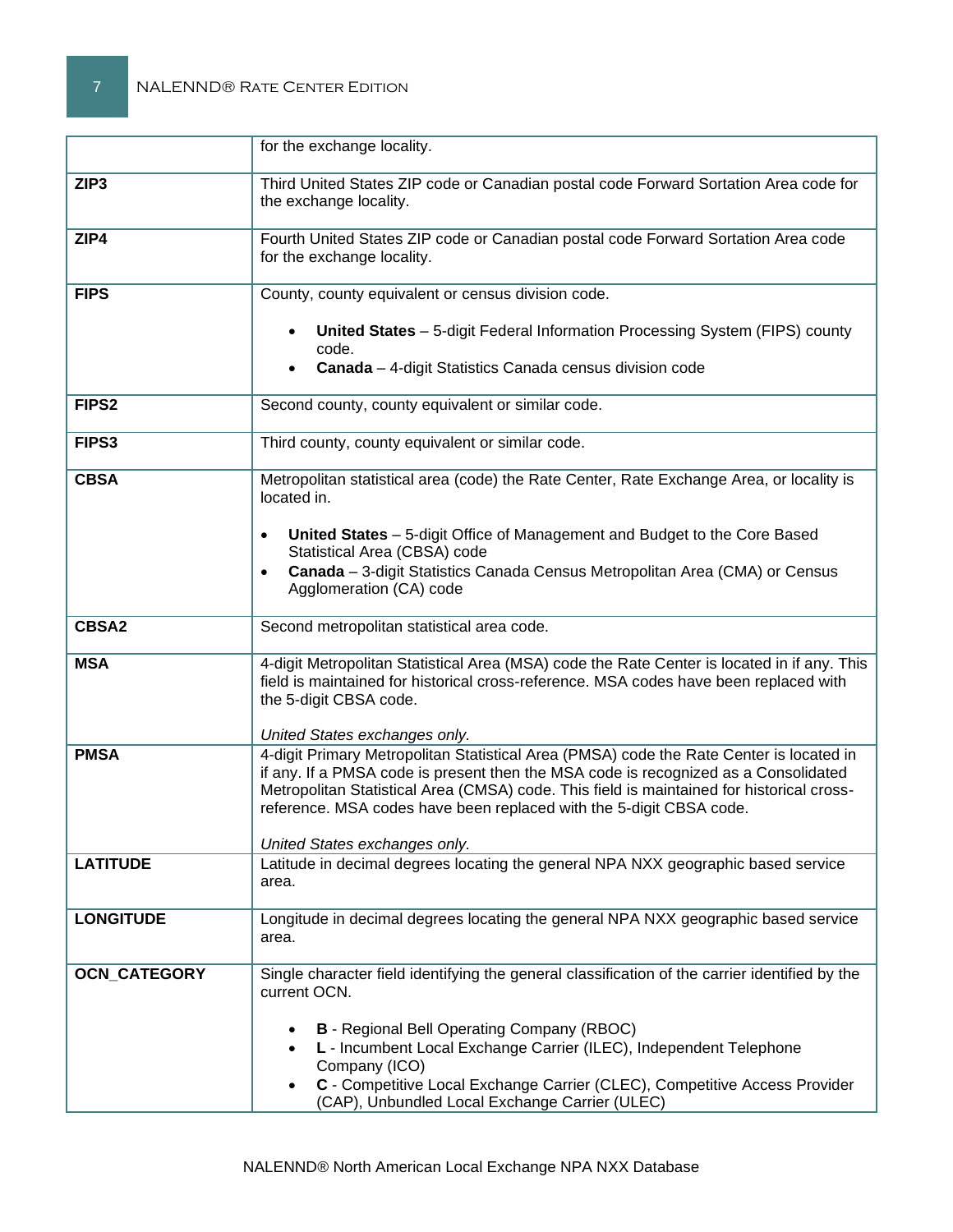|                  | Cellular, Paging, Radio), Wireless Reseller, Personal Communication Services<br>Reseller<br>P - Same as non-PCS wireless service providers but used to distinguish those<br>carriers providing primarily paging and messaging services from other non-PCS<br>wireless providers.<br>I - Interexchange carrier. Generally a carrier providing long distance and/or local<br>toll services.<br>$T -$ Toll reseller<br>$G$ – General service carrier<br>$V - VolP$ service provider                                                                                                                                                                                                                                                                         |
|------------------|----------------------------------------------------------------------------------------------------------------------------------------------------------------------------------------------------------------------------------------------------------------------------------------------------------------------------------------------------------------------------------------------------------------------------------------------------------------------------------------------------------------------------------------------------------------------------------------------------------------------------------------------------------------------------------------------------------------------------------------------------------|
| <b>OCN</b>       | 4-character Operating Company Number (OCN) also known as a NECA Company<br>Code, identifying the NPA NXX code-holder, LERG Assignee, or block-holder.                                                                                                                                                                                                                                                                                                                                                                                                                                                                                                                                                                                                    |
| DERIVED_FROM_NPA | Indicates the previous NPA that existed in the area covered by a given NPA. In cases<br>of overlays, some or all of the previous NPAs may still cover the area. The OVERLAY<br>field should be referenced to determine how to interpret this field.<br>Splits - this field specifies the original NPA that this NPA was created from via a<br>$\bullet$<br>geographic split.<br>Overlays - this field specifies the original NPA that this NPA now overlays.<br>If this field is empty or specifies the current NPA then the current NPA is the<br>$\bullet$<br>original or parent NPA.                                                                                                                                                                  |
| <b>NEWNPA</b>    | Specifies the new area code to be used with the NXX or new area code(s) created in<br>the same coverage area as the current area code. The OVERLAY field should be<br>referenced to determine how to interpret this field.<br>Splits – if not empty or the value specified is different than the current NPA then<br>$\bullet$<br>this field specifies the new area code that should be used with the current NXX.<br>Overlay - if present, specifies one or more semi-colon separated area codes<br>$\bullet$<br>that occupy the same coverage area as the current NPA. The area code for the<br>current NXX remains the same.                                                                                                                          |
| <b>OVERLAY</b>   | Single character field to determine how the DERIVED_FROM_NPA and NEWNPA fields<br>should be interpreted.<br>O - the NPA is overlaid by one or more NPAs or this NPA overlays one or more<br>NPAs. The DERIVED_FROM_NPA field may be used to determine the overlay<br>direction.<br>P - the NPA is involved in a DERIVED_FROM_NPA split and the exchange is<br>being moved from the NEWNPA parent. If the NEWNPA field is empty, the<br>exchange is remaining in the current NPA and is protected from re-assignment<br>during the split.<br>S - the NPA is being split and the exchange is moving from the current NPA to<br>the NEWNPA<br>Empty – if DERIVED_FROM_NPA is not empty then NPA was created from a<br>geographic split of DERIVED FROM NPA. |
| MTA1             | The Major Trading Area (MTA) or Economic Region the Rate Center is located in or<br>associated with.                                                                                                                                                                                                                                                                                                                                                                                                                                                                                                                                                                                                                                                     |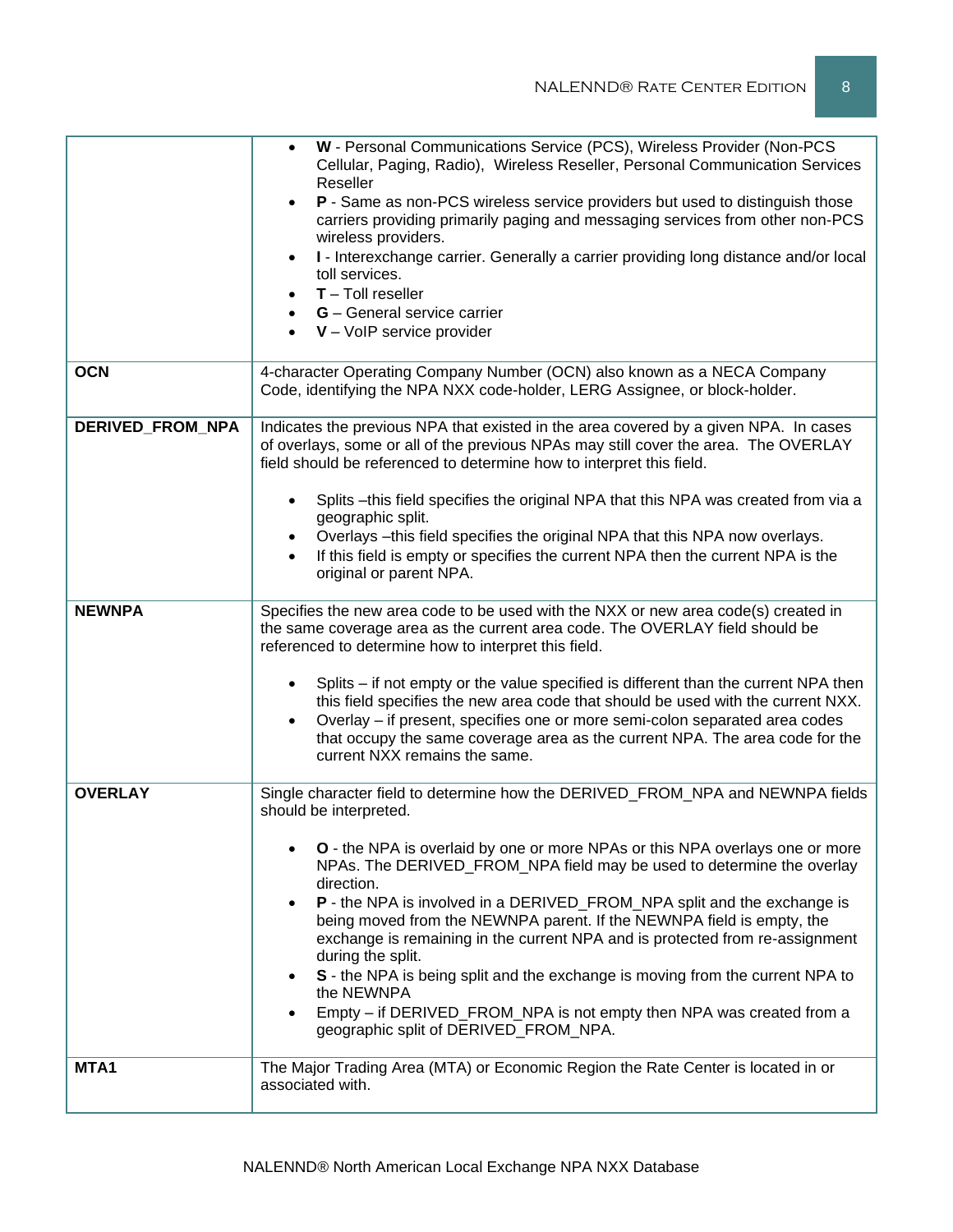| MTA <sub>2</sub><br><b>BTA</b> | <b>United States - Major Trading Area. Due to noncontiguous boundaries between</b><br>$\bullet$<br>MTAs and Rate Centers there may, on occasion, be two MTAs associated with<br>a Rate Center.<br>Canada - Economic Region based on Statistics Canada 2006 Census.<br>$\bullet$<br>Second MTA associated with this Rate Center if any.<br>The Basic Trading Area (BTA) the Rate Center is located in. There may be multiple<br>BTAs within a single MTA. |
|--------------------------------|----------------------------------------------------------------------------------------------------------------------------------------------------------------------------------------------------------------------------------------------------------------------------------------------------------------------------------------------------------------------------------------------------------------------------------------------------------|
|                                | United States exchanges only.                                                                                                                                                                                                                                                                                                                                                                                                                            |
| <b>NXXTYPE</b>                 | 2-digit code identifying the "function" that the Central Office Code (NXX) or Thousands<br>Block is performing. This field further defines the service type specified in the LTYPE<br>field.<br>00 Regular (Plain Old Telephone Service (POTS))<br>01 Mobile<br>$\bullet$<br>02 Dedicated to Paging<br>$\bullet$                                                                                                                                         |
|                                | 03 Packet Switching<br>٠                                                                                                                                                                                                                                                                                                                                                                                                                                 |
|                                | 04 Dedicated to Cellular                                                                                                                                                                                                                                                                                                                                                                                                                                 |
|                                | 05 Testing<br>$\bullet$                                                                                                                                                                                                                                                                                                                                                                                                                                  |
|                                | 06 Maritime<br>$\bullet$                                                                                                                                                                                                                                                                                                                                                                                                                                 |
|                                | 07 Air-to-Ground<br>09 900 Service<br>٠                                                                                                                                                                                                                                                                                                                                                                                                                  |
|                                | 10 Called Party Pays                                                                                                                                                                                                                                                                                                                                                                                                                                     |
|                                | 11 Information Provider<br>$\bullet$                                                                                                                                                                                                                                                                                                                                                                                                                     |
|                                | 13 Directory Assistance<br>$\bullet$                                                                                                                                                                                                                                                                                                                                                                                                                     |
|                                | 14 Special Calling Card<br>٠                                                                                                                                                                                                                                                                                                                                                                                                                             |
|                                | 15 Official Exchange<br>$\bullet$                                                                                                                                                                                                                                                                                                                                                                                                                        |
|                                | 16 Originating Only<br>٠                                                                                                                                                                                                                                                                                                                                                                                                                                 |
|                                | 17 Billing Only<br>٠                                                                                                                                                                                                                                                                                                                                                                                                                                     |
|                                | 18 Voice over Internet Protocol (VoIP)<br>$\bullet$                                                                                                                                                                                                                                                                                                                                                                                                      |
|                                | 30 Broadband                                                                                                                                                                                                                                                                                                                                                                                                                                             |
|                                | 50 Shared among 3 or more services                                                                                                                                                                                                                                                                                                                                                                                                                       |
|                                | 51 Shared between POTS and Mobile                                                                                                                                                                                                                                                                                                                                                                                                                        |
|                                | 52 Shared between POTS and Paging                                                                                                                                                                                                                                                                                                                                                                                                                        |
|                                | 53 Shared between POTS and VoIP<br>54 Shared between POTS and Cellular                                                                                                                                                                                                                                                                                                                                                                                   |
|                                | 55 Special Billing Option - Cellular                                                                                                                                                                                                                                                                                                                                                                                                                     |
|                                | 56 Special Billing Option - Paging                                                                                                                                                                                                                                                                                                                                                                                                                       |
|                                | 57 Special Billing Option - Mobile                                                                                                                                                                                                                                                                                                                                                                                                                       |
|                                | 58 Special Billing Option - Shared                                                                                                                                                                                                                                                                                                                                                                                                                       |
|                                | 60 Selective Special Billing Option - Cellular<br>$\bullet$                                                                                                                                                                                                                                                                                                                                                                                              |
|                                | 61 Selective Special Billing Option - Paging<br>٠                                                                                                                                                                                                                                                                                                                                                                                                        |
|                                | 62 Selective Special Billing Option - Mobile<br>$\bullet$                                                                                                                                                                                                                                                                                                                                                                                                |
|                                | 63 Selective Special Billing Option - Shared<br>٠                                                                                                                                                                                                                                                                                                                                                                                                        |
|                                | 64 Personal Communications Service (NPA 500)<br>$\bullet$                                                                                                                                                                                                                                                                                                                                                                                                |
|                                | 65 Miscellaneous Service (non-500 PCS, Voice Mail, etc.)<br>$\bullet$                                                                                                                                                                                                                                                                                                                                                                                    |
|                                | 66 Shared between POTS and Miscellaneous Service<br>$\bullet$                                                                                                                                                                                                                                                                                                                                                                                            |
|                                | 67 Special Billing Option - PCS/Miscellaneous<br>$\bullet$                                                                                                                                                                                                                                                                                                                                                                                               |
|                                | 68 Selective Special Billing Option - PCS/Miscellaneous<br>$\bullet$                                                                                                                                                                                                                                                                                                                                                                                     |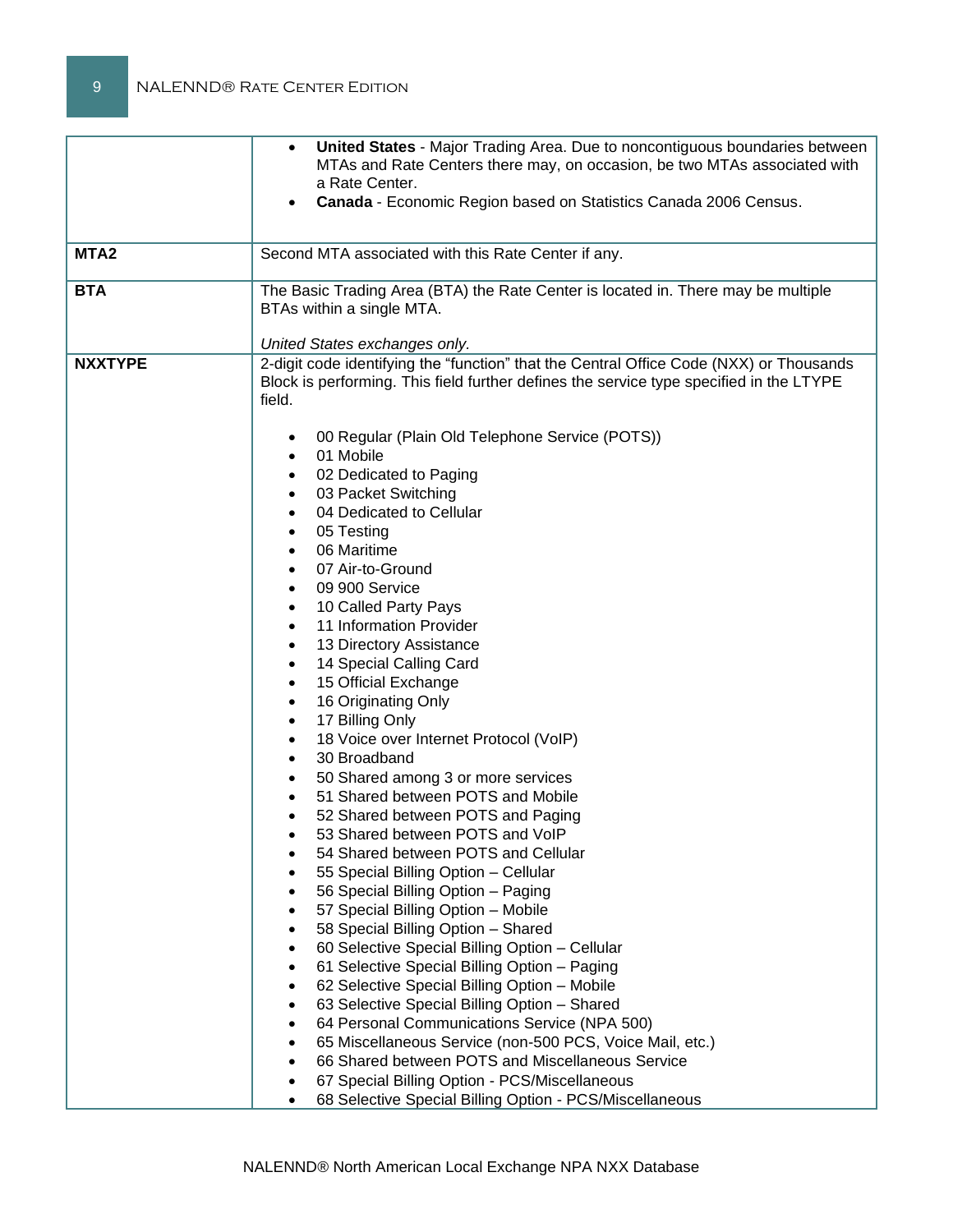|              | 77 Oddball Codes                                                                                                                                                                                                                                                |
|--------------|-----------------------------------------------------------------------------------------------------------------------------------------------------------------------------------------------------------------------------------------------------------------|
| <b>OLSON</b> | Internet Assigned Numbers Authority (IANA) time zone database time zone identifier or<br>name for the Rate Center geographic location.<br>The IANA time zone database is also referred to as the tz database, the zoneinfo<br>database, and the Olson database. |
| <b>UTC</b>   | Coordinated Universal Time (UTC) offset for the Rate Center geographic location.<br>Format is +\-HH:MM.                                                                                                                                                         |
| <b>LIR</b>   | Name of Local Interconnection Region rate center is assigned to if any.<br>Canadian Exchanges only.                                                                                                                                                             |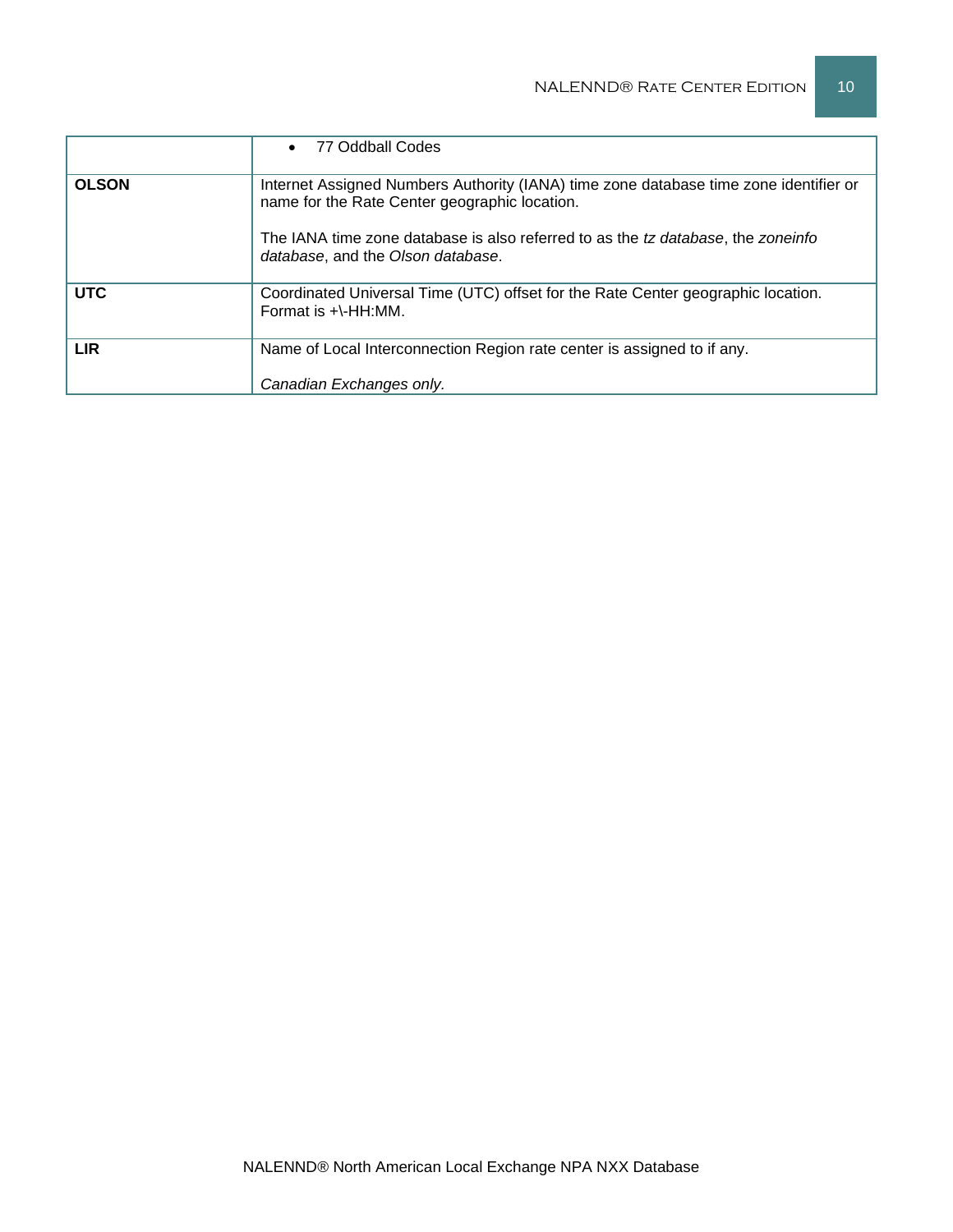## **FILE: ocn.csv**

| <b>Field</b>      | <b>Description</b>                                                                                                                                                                                                                                                                                                                                                                                                                                                                                                                                                                                                                                                                                                                                                                               |
|-------------------|--------------------------------------------------------------------------------------------------------------------------------------------------------------------------------------------------------------------------------------------------------------------------------------------------------------------------------------------------------------------------------------------------------------------------------------------------------------------------------------------------------------------------------------------------------------------------------------------------------------------------------------------------------------------------------------------------------------------------------------------------------------------------------------------------|
| <b>OCN</b>        | 4-character state or regional Operating Company Number (OCN) also known as a NECA<br>Company Code.                                                                                                                                                                                                                                                                                                                                                                                                                                                                                                                                                                                                                                                                                               |
| OVERALL_OCN       | 4-character overall Operating Company Number (OCN).                                                                                                                                                                                                                                                                                                                                                                                                                                                                                                                                                                                                                                                                                                                                              |
| <b>TYPE</b>       | Type of carrier or service provider<br>ILEC - Incumbent Local Exchange Carrier, Independent Telephone Company (ICO)<br>ULEC - Unbundled Local Exchange Carrier<br>$\bullet$<br>RBOC - Regional Bell Operating Company<br>$\bullet$<br>CLEC - Competitive Local Exchange Carrier<br>$\bullet$<br>CAP - Competitive Access Provider<br>$\bullet$<br>IXC - Inter-exchange Carrier<br>$\bullet$<br><b>WRSL</b> - Wireless Reseller<br><b>IPES</b> - Internet Protocol Enabled Services<br>ETHX - Ethernet Exchange<br>INTL - International Telecommunications Service Provider<br><b>LRSL</b> - Local Reseller<br><b>WIRELESS - Wireless</b><br><b>PCS</b> - Personal Communications Service<br><b>PCSR</b> – Personal Communications Service Reseller<br>PAGING - Paging and Messaging<br>$\bullet$ |
| <b>NECA</b>       | Specifies whether the particular OCN is a National Exchange Carrier Association (NECA)<br>member.                                                                                                                                                                                                                                                                                                                                                                                                                                                                                                                                                                                                                                                                                                |
| <b>COMPANY</b>    | The legal or generally formal name of the service provider.                                                                                                                                                                                                                                                                                                                                                                                                                                                                                                                                                                                                                                                                                                                                      |
| <b>DBA</b>        | The commonly recognized business name of the service provider.                                                                                                                                                                                                                                                                                                                                                                                                                                                                                                                                                                                                                                                                                                                                   |
| <b>CommonName</b> | The common consumer recognized trade name of the service provider.                                                                                                                                                                                                                                                                                                                                                                                                                                                                                                                                                                                                                                                                                                                               |
| <b>HOLDING</b>    | The service provider holding company if any.                                                                                                                                                                                                                                                                                                                                                                                                                                                                                                                                                                                                                                                                                                                                                     |
| <b>MANAGEMENT</b> | The service provider management company if any.                                                                                                                                                                                                                                                                                                                                                                                                                                                                                                                                                                                                                                                                                                                                                  |
| <b>ADDRESS</b>    | Headquarters street address.                                                                                                                                                                                                                                                                                                                                                                                                                                                                                                                                                                                                                                                                                                                                                                     |
| <b>ADDRESS 2</b>  | Headquarters additional addresses.                                                                                                                                                                                                                                                                                                                                                                                                                                                                                                                                                                                                                                                                                                                                                               |
| <b>CITY</b>       | Headquarters city or location name.                                                                                                                                                                                                                                                                                                                                                                                                                                                                                                                                                                                                                                                                                                                                                              |
| <b>STATE</b>      | Headquarters state or province.                                                                                                                                                                                                                                                                                                                                                                                                                                                                                                                                                                                                                                                                                                                                                                  |
| <b>ZIP</b>        | Headquarters zip or postal code.                                                                                                                                                                                                                                                                                                                                                                                                                                                                                                                                                                                                                                                                                                                                                                 |
| <b>COUNTRY</b>    | Headquarters country.                                                                                                                                                                                                                                                                                                                                                                                                                                                                                                                                                                                                                                                                                                                                                                            |
| <b>SMS</b>        | SMS domain name                                                                                                                                                                                                                                                                                                                                                                                                                                                                                                                                                                                                                                                                                                                                                                                  |
| <b>Rural</b>      | Carrier is designated a rural carrier. United States exchanges only.                                                                                                                                                                                                                                                                                                                                                                                                                                                                                                                                                                                                                                                                                                                             |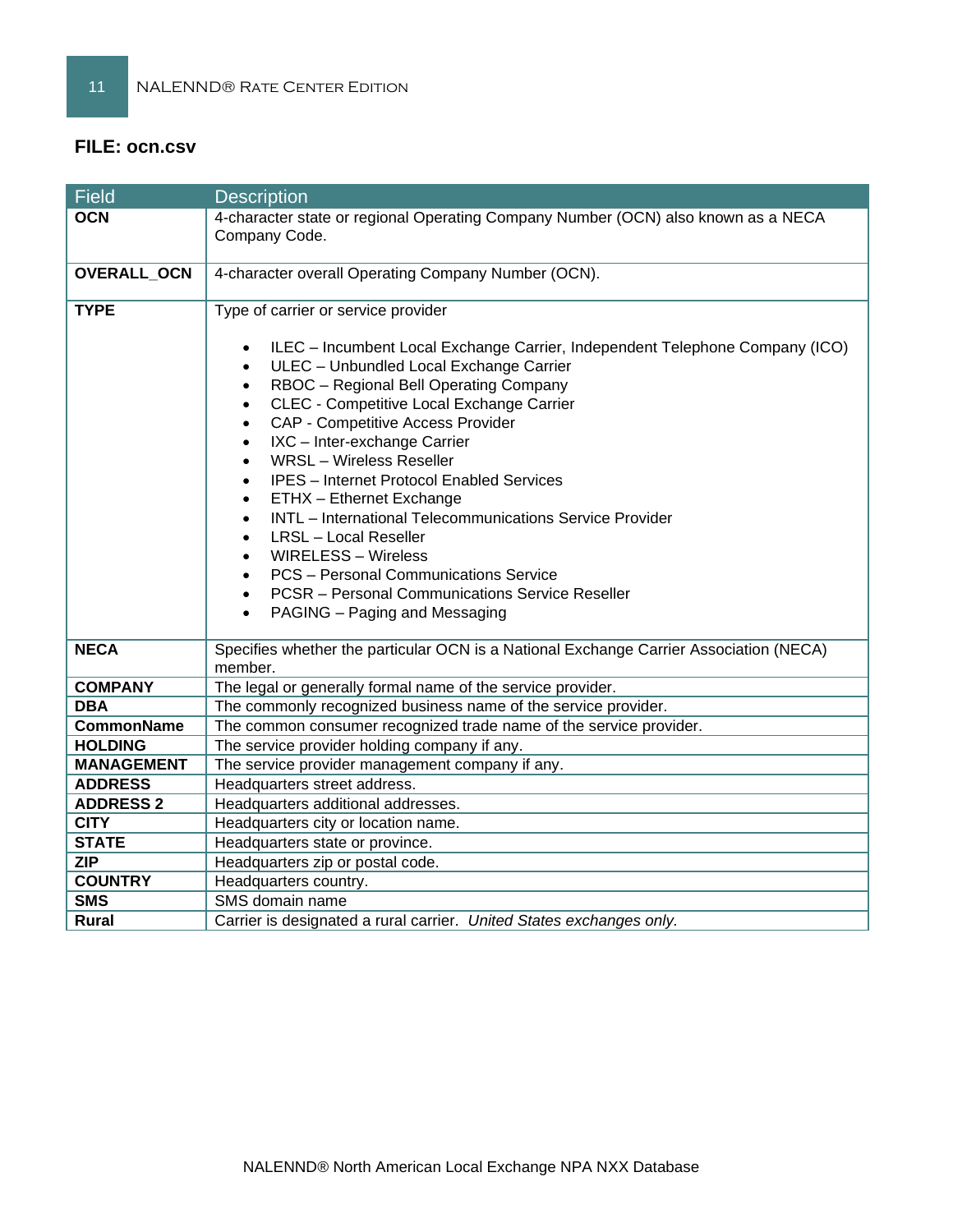# **FILE: county.csv**

| <b>Field</b>      | <b>Description</b>                                                                                                                                                                                                               |
|-------------------|----------------------------------------------------------------------------------------------------------------------------------------------------------------------------------------------------------------------------------|
| <b>CountyCode</b> | County, county equivalent, or census division code<br><b>United States</b> – 5-digit Federal Information Processing System (FIPS) County<br>$\bullet$<br>code.<br><b>Canada</b> – 4-digit Statistics Canada census division code |
| Country           | Two-character ISO 3166-1 Country Code                                                                                                                                                                                            |
| <b>State</b>      | Two character state, province, or territory abbreviation                                                                                                                                                                         |
| <b>Name</b>       | Name of county or county equivalent                                                                                                                                                                                              |
| <b>Type</b>       | Organizational recognition of the county                                                                                                                                                                                         |
| LandArea          | Land area in square miles                                                                                                                                                                                                        |
| <b>Population</b> | County, county equivalent population.<br>United States - U.S. Census Bureau 2018 population estimate.<br>$\bullet$<br>Canada - Statistics Canada reported 2016 population<br>$\bullet$                                           |

## **FILE: mta.csv**

| Field              | <b>Description</b>                                                                                             |
|--------------------|----------------------------------------------------------------------------------------------------------------|
| <b>MTA</b>         | Major Trading Area (MTA) or Economic Region code                                                               |
|                    | <b>United States - Major Trading Area.</b><br>Canada - Economic Region based on Statistics Canada 2006 Census. |
| Country            | Two-character ISO 3166-1 Country Code                                                                          |
| <b>Market Name</b> | Unabbreviated market name.                                                                                     |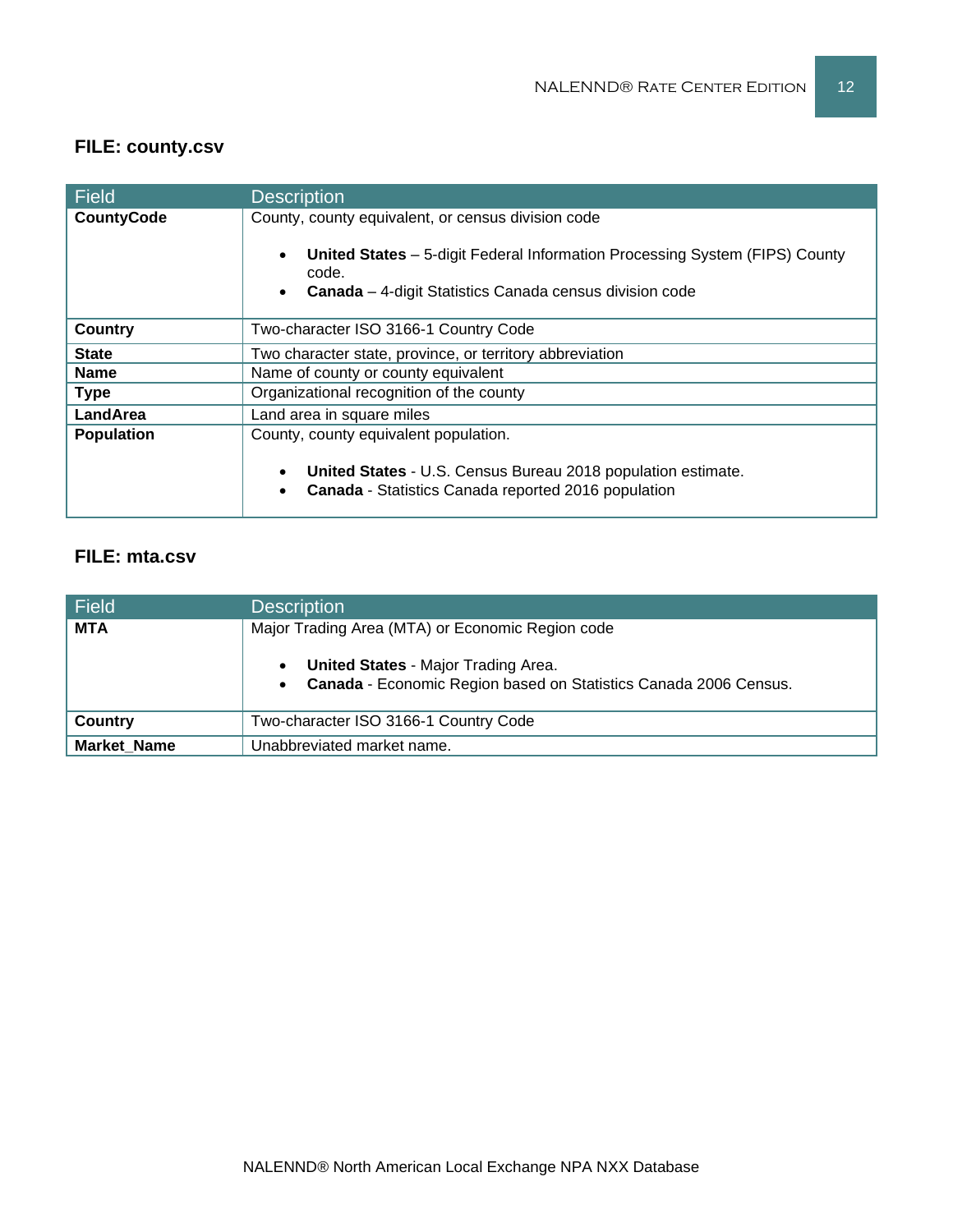## **FILE: cbsa.csv**

| <b>Field</b>     | <b>Description</b>                                                                                                                                                                                                                                                                  |
|------------------|-------------------------------------------------------------------------------------------------------------------------------------------------------------------------------------------------------------------------------------------------------------------------------------|
| <b>CBSA</b>      | Metropolitan statistical area code<br>United States - 5-digit Office of Management and Budget to the Core Based<br>$\bullet$<br>Statistical Area (CBSA) code<br>Canada - 3-digit Statistics Canada Census Metropolitan Area (CMA) or Census<br>$\bullet$<br>Agglomeration (CA) code |
| <b>CSA</b>       | Three-digit Combined Statistical Area code if the CBSA is part of a larger statistical area.                                                                                                                                                                                        |
| <b>AREA NAME</b> | Area name                                                                                                                                                                                                                                                                           |
| <b>STATE</b>     | State or province abbreviation                                                                                                                                                                                                                                                      |
| <b>AREA TYPE</b> | Recognized area type                                                                                                                                                                                                                                                                |

# **FILE: msa.csv**

| <b>Field</b>      | <b>Description</b>                                                                                                                                                            |
|-------------------|-------------------------------------------------------------------------------------------------------------------------------------------------------------------------------|
| <b>MSA</b>        | 4-digit code assigned by the Office of Management and Budget to the MSA or PMSA code.                                                                                         |
| <b>TYPE</b>       | Identifies whether the code is an MSA (Metropolitan Statistical Area), PMSA (Primary<br>Metropolitan Statistical Area), or CMSA (Consolidated Metropolitan Statistical Area). |
| <b>NAME</b>       | Official name of the MSA, PMSA or CMSA.                                                                                                                                       |
| <b>CMSA</b>       | 2-digit code to identify the CMSA.                                                                                                                                            |
| <b>POPULATION</b> | Estimated year 2000 population                                                                                                                                                |

# **FILE: lata.csv**

| Field           | <b>Description</b>                                                                                                                                                                                                                                                  |  |
|-----------------|---------------------------------------------------------------------------------------------------------------------------------------------------------------------------------------------------------------------------------------------------------------------|--|
| <b>LATA</b>     | 3 or 5 digit Local Access and Transport Area (LATA) code. Technically LATA codes are 3-digits,<br>some Florida LATA codes may indicate 5-digits, for these codes the last two digits are the LATA<br>sub-zone which represents Equal Access Exchange Areas (EAEAs). |  |
| <b>STATE</b>    | Two character state, province, or territory abbreviation for the LATA location.                                                                                                                                                                                     |  |
| <b>COUNTRY</b>  | Two character ISO 3166 Country Code for LATA location.                                                                                                                                                                                                              |  |
| <b>LOCATION</b> | LATA name                                                                                                                                                                                                                                                           |  |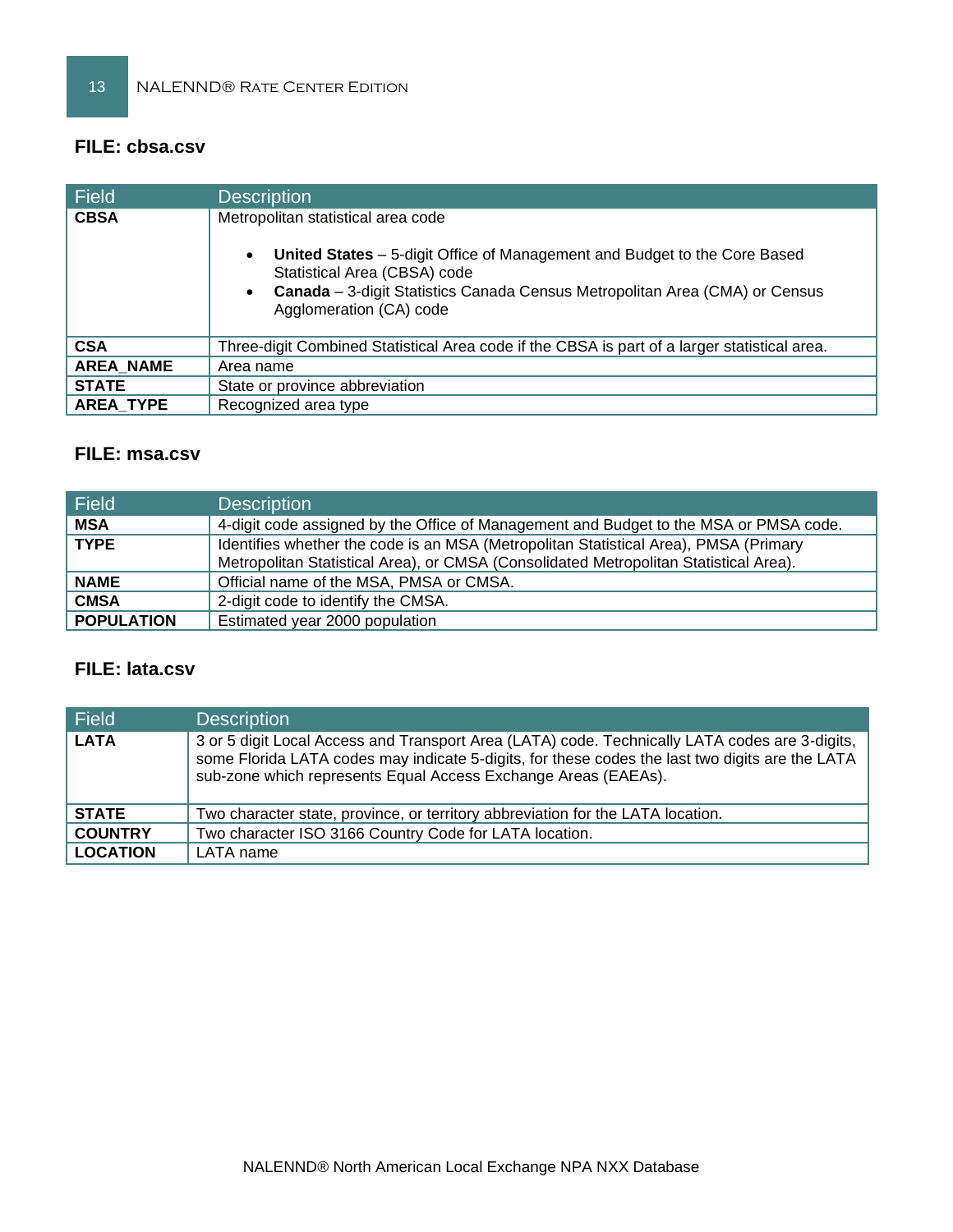# **GLOSSARY**

#### **Basic Trading Area (BTA)**

*United States Basic Trading Areas* are based on the Rand McNally 1992 Commercial Atlas & Marketing Guide, 123rd Edition, at pages 38-39, with the following additions: American Samoa (492), Guam (490), Northern Mariana Islands (493), San Juan, Puerto Rico (488), Mayagüez/Aguadilla-Ponce, Puerto Rico (489), and the United States Virgin Islands (491).

#### **Central Office**

Also referred to as a *Wire Center* or *End Office*, a *Central Office* is the building where end user lines are joined to switching equipment that connects other end users to each other, both locally and via long distance carriers. The central office contains the associated inside plant network elements required to perform this function, such as distribution frames, interoffice facility termination points, and so on.

#### **Local Access and Transport Area (LATA)**

A *Local Access and Transport Area* defines the area within which those local Service Providers directly addressed by the 1984 Modified Final Judgment (MFJ) (i.e. AT&T Divestiture) are permitted to carry traffic. Cross-LATA traffic, except in isolated wavered cases, is handled by interexchange carriers. Although LATA restrictions do not apply to companies not addressed by the MFJ, due to the various interconnection needs among carriers, the influence of LATA restrictions impacts all carriers to a degree.

#### **Local Interconnection Region (LIR)**

A *Local Interconnection Region* is a geographic area specified by an ILEC within which traffic is exchanged with CLECs on a Bill and Keep basis as specified in Telecom Decision CRTC 2004-46.

#### **Major Trading Area (MTA)**

*United States Major Trading Areas* are based on the Rand McNally 1992 Commercial Atlas & Marketing Guide, 123rd Edition, at pages 38-39 and are used by the U.S. Federal government for determining service areas for some wireless Service Providers.

#### **North American Numbering Plan (NANP)**

The *NANP* is the basic numbering scheme for the telecommunications networks in the following 19 countries in ITU Country Code 1: Anguilla, Antigua & Barbuda, Bahamas, Barbados, Bermuda, British Virgin Islands, Canada, Cayman Islands, Dominica, Dominican Republic, Grenada, Jamaica, Montserrat, St. Kitts & Nevis, St. Lucia, St. Vincent & the Grenadines, Trinidad & Tobago, Turks & Caicos Islands, and the United States of America (including Puerto Rico, the U.S. Virgin Islands, Guam, the Commonwealth of the Northern Mariana Islands, and American Samoa).

#### **National Exchange Carrier Association (NECA)**

Formed in 1983 by the Federal Communications Commission (FCC), NECA is a not-for-profit corporation whose members are local telephone companies. NECA provides Company Codes, used to identify telecommunications carriers and service providers; and helps administer the FCC access charge plan and other federal and state telecommunications programs.

#### **Numbering Plan Area (NPA)**

*Numbering Plan Area*, also called *Area Code*. An NPA is the 3-digit code that occupies the A, B, and C positions in the 10-digit NANP format that applies throughout the NANP serving area. NPAs are of the form NXX, where N represents the digits 2-9 and X represents any digit 0-9. In the NANP, NPAs are classified as either geographic or non-geographic.

#### **Rate Center**

A *Rate Center* is technically the approximate midpoint of a geographical area called a *Rate Exchange Area*, although the term Rate Center has also been used synonymously with the geographic area itself. The Rate Center point is used as basis to determine mileage between Rate Centers. Rate Exchange Area and Rate Center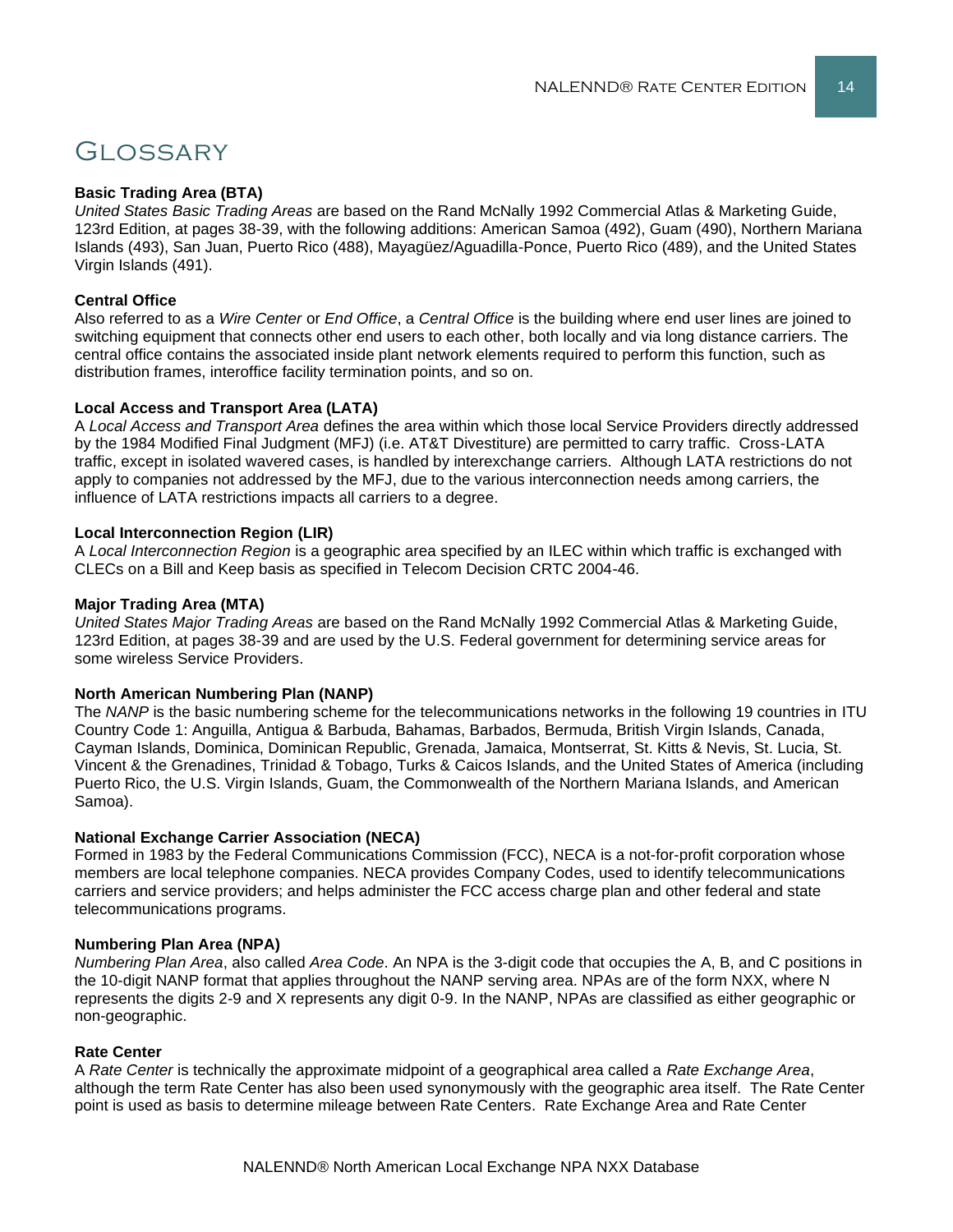information, as well as other aspects (e.g. V&H) are addressed and defined in local exchange tariffs filed with each state commission by Service Providers operating in each state.

#### **Thousands Block Number Pooling**

*Thousands-block number pooling* is a process by which the 10,000 numbers in a central office code (NXX) are separated into ten sequential blocks of 1,000 numbers each (thousands-blocks), and allocated separately within a Rate Center. Number Pooling has been established in accordance with the FCC Report and Order No. 00-104 and the INC Thousands Block Pooling Administration Guidelines (INC 99-0127-023).

#### **Wire Center**

*Wire Center* is often used interchangeably with the terms *Central Office* and *switch*. Technically, the wire center is the location where the local exchange carrier terminates subscriber local loops, along with the testing facilities necessary to maintain them. A wire center can be a building or space within a building that serves as an aggregation point on a local exchange carrier's network, where transmission facilities and circuits are connected or switched. "Wire Center" can also denote a building in which one or more central office, used for the provision of exchange services and access services, is located.

#### **V&H Coordinates**

Vertical and Horizontal (V&H) coordinates have been used in telephony since the late 1950's as a means to determine "airline" distance between two points using a simple "distance" formula. The projection algorithm uses latitude and longitude as well as various other factors in deriving the coordinate values. These coordinates are used to identify geographic locations and calculate relative distances between network elements (e.g. switch locations), and between Rate Centers.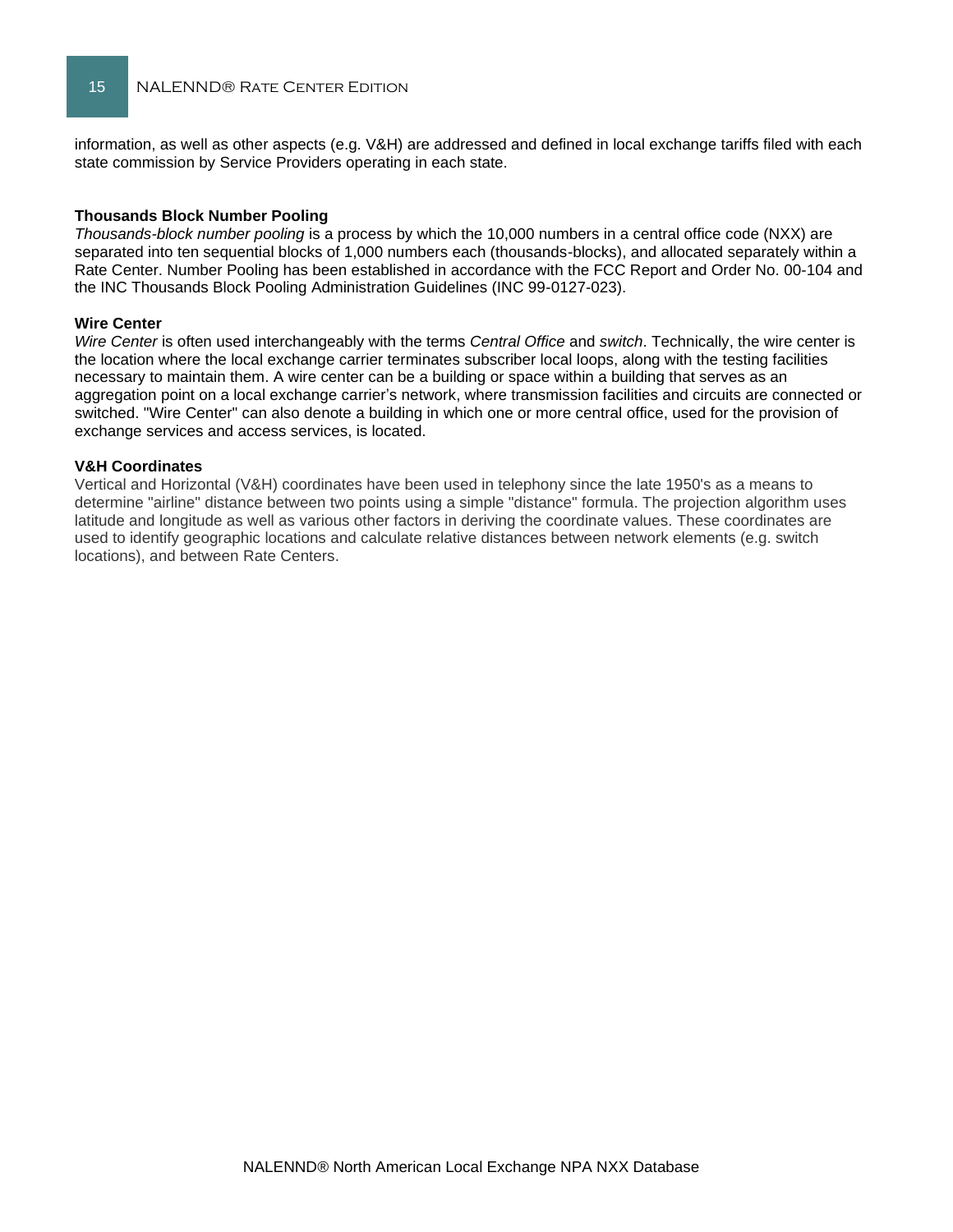# SQL Scripts and Schemas

### **MySQL**

```
CREATE DATABASE if not exists `nalennd_rate`;
USE `nalennd_rate`;
DROP TABLE IF EXISTS `npanxx`;
CREATE TABLE `npanxx` (
        `NPA` char(3) NOT NULL,
       `NXX` char(3) NOT NULL,
        `BLOCK_ID` char(1) NOT NULL,
        `TBP IND` char(1) DEFAULT NULL,
       `LATA` char(5) DEFAULT NULL,
       `LTYPE` char(1) DEFAULT NULL,
        `CONTAM` char(1) DEFAULT NULL,
        `STATE` char(2) DEFAULT NULL,
       `COUNTRY` char(2) DEFAULT NULL,
       `WC` varchar(128) DEFAULT NULL,
        `SWITCH` char(11) DEFAULT NULL,
        `RCSTATUS` char(2) DEFAULT NULL,
       `RCTYPE` char(1) DEFAULT NULL,
        `RC` char(10) DEFAULT NULL,
        `RCV` int(11) NOT NULL DEFAULT '0',
       `RCH` int(11) NOT NULL DEFAULT '0',
        `RCLONG` varchar(128) DEFAULT NULL,
        `TZ` char(2) DEFAULT NULL,
       `DST` char(1) DEFAULT NULL,
       `ZIP` varchar(7) DEFAULT NULL,
        `ZIP2` varchar(7) DEFAULT NULL,
        `ZIP3` varchar(7) DEFAULT NULL,
       `ZIP4` varchar(7) DEFAULT NULL,
       `FIPS` char(5) DEFAULT NULL,
        `FIPS2` char(5) DEFAULT NULL,
       `FIPS3` char(5) DEFAULT NULL,
       `CBSA` char(5) DEFAULT NULL,
        `CBSA2` char(5) DEFAULT NULL,
        `MSA` char(4) DEFAULT NULL,
       `PMSA` char(4) DEFAULT NULL,
        `LATITUDE` double NOT NULL DEFAULT '0',
        `LONGITUDE` double NOT NULL DEFAULT '0',
        `OCN_CATEGORY` char(1) DEFAULT NULL,
       `OCN` char(4) DEFAULT NULL,
        `DERIVED_FROM_NPA` char(3) DEFAULT NULL,
        `NEWNPA` varchar(35) DEFAULT NULL,
        `OVERLAY` char(1) DEFAULT NULL,
        `MTA1` int(11) NOT NULL DEFAULT '0',
        `MTA2` int(11) NOT NULL DEFAULT '0',
        `BTA` int(11) NOT NULL DEFAULT '0',
       `NXXTYPE` char(2) DEFAULT NULL,
        `OLSON` varchar(128) DEFAULT NULL,
        `UTC` char(6) DEFAULT NULL,
       `LIR` varchar(128) DEFAULT NULL,
       PRIMARY KEY (`NPA`,`NXX`,`BLOCK_ID`),
) ENGINE=MyISAM DEFAULT CHARSET=utf8;
DROP TABLE IF EXISTS `mta`;
CREATE TABLE `mta`(
        `MTA` int(11) NOT NULL,
        `Country` `char`(2) default NULL,
        `Market_Name ` `varchar`(128) default NULL,
       PRIMARY KEY (`MTA `)
) ENGINE=MyISAM DEFAULT CHARSET=utf8;
DROP TABLE IF EXISTS `msa`;
```
CREATE TABLE `msa` (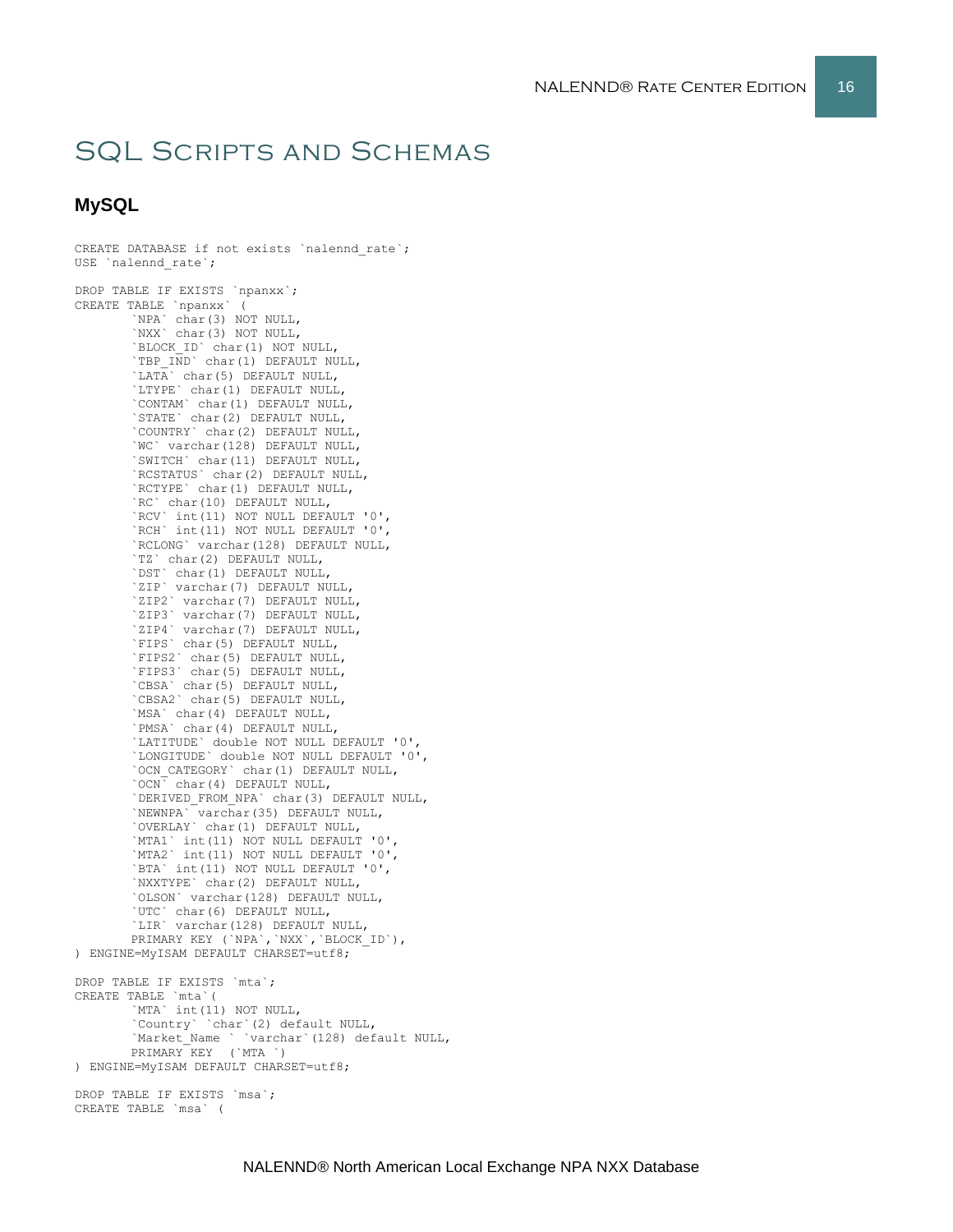`MSA` CHAR(4) NOT NULL, `TYPE` VARCHAR(8) DEFAULT NULL, `NAME` VARCHAR(128) DEFAULT NULL, `CMSA` CHAR(2) DEFAULT NULL, `POPULATION` INT DEFAULT NULL, PRIMARY KEY (`MSA`) ) ENGINE=MyISAM DEFAULT CHARSET=utf8; DROP TABLE IF EXISTS `lata`; CREATE TABLE `lata` ( ...\_\_\_<br>'LATA` CHAR(5) NOT NULL, `STATE` CHAR(2) DEFAULT NULL, `COUNTRY` CHAR(2) DEFAULT NULL, `LOCATION` VARCHAR(64) DEFAULT NULL, PRIMARY KEY (`LATA`) ) ENGINE=MyISAM DEFAULT CHARSET=utf8; DROP TABLE IF EXISTS `county`; CREATE TABLE `county` ( `CountyCode` CHAR(5) NOT NULL, `Country` CHAR(2) DEFAULT NULL, `State` CHAR(2) DEFAULT NULL, `Name` VARCHAR(128) DEFAULT NULL, `Type` VARCHAR(80) DEFAULT NULL, `LandArea` INT(11) DEFAULT NULL, `Population` INT(11) DEFAULT NULL, PRIMARY KEY (`CountyCode`) ) ENGINE=MyISAM DEFAULT CHARSET=utf8; DROP TABLE IF EXISTS `cbsa`; CREATE TABLE `cbsa` ( `CBSA` CHAR(5) NOT NULL, `CSA` CHAR(3) DEFAULT NULL, `AREA\_NAME` VARCHAR(128) DEFAULT NULL, `STATE` VARCHAR(20) DEFAULT NULL, `AREA\_TYPE` VARCHAR(128) DEFAULT NULL, PRIMARY KEY (`CBSA`) ) ENGINE=MyISAM DEFAULT CHARSET=utf8; DROP TABLE IF EXISTS `bta`; CREATE TABLE `bta`( `BTA` `char`(5) NOT NULL, `BTAName ` `varchar`(128) default NULL, PRIMARY KEY (`BTA`) ) ENGINE=MyISAM DEFAULT CHARSET=utf8; DROP TABLE IF EXISTS `ocn`; CREATE TABLE `ocn`( `OCN` `char`(4) NOT NULL, `OVERALL\_OCN` `char`(4) default NULL, `TYPE` `varchar`(10) default NULL, `NECA` `char`(1) default NULL, `COMPANY` `varchar`(128) default NULL, `DBA` `varchar`(128) default NULL, `CommonName` `varchar`(128) default NULL, `HOLDING` `varchar`(128) default NULL, `MANAGEMENT` `varchar`(128) default NULL, `Address` `varchar`(128) default NULL, `Address2` `varchar`(70) default NULL, `City` `varchar`(64) default NULL, `State` `char`(2) default NULL, `Zip` `varchar`(10) default NULL, `Country` `char`(2) default NULL, `SMS` `varchar`(128) default NULL, `Rural` char(1) default NULL, PRIMARY KEY (`OCN`)

) ENGINE=MyISAM DEFAULT CHARSET=utf8;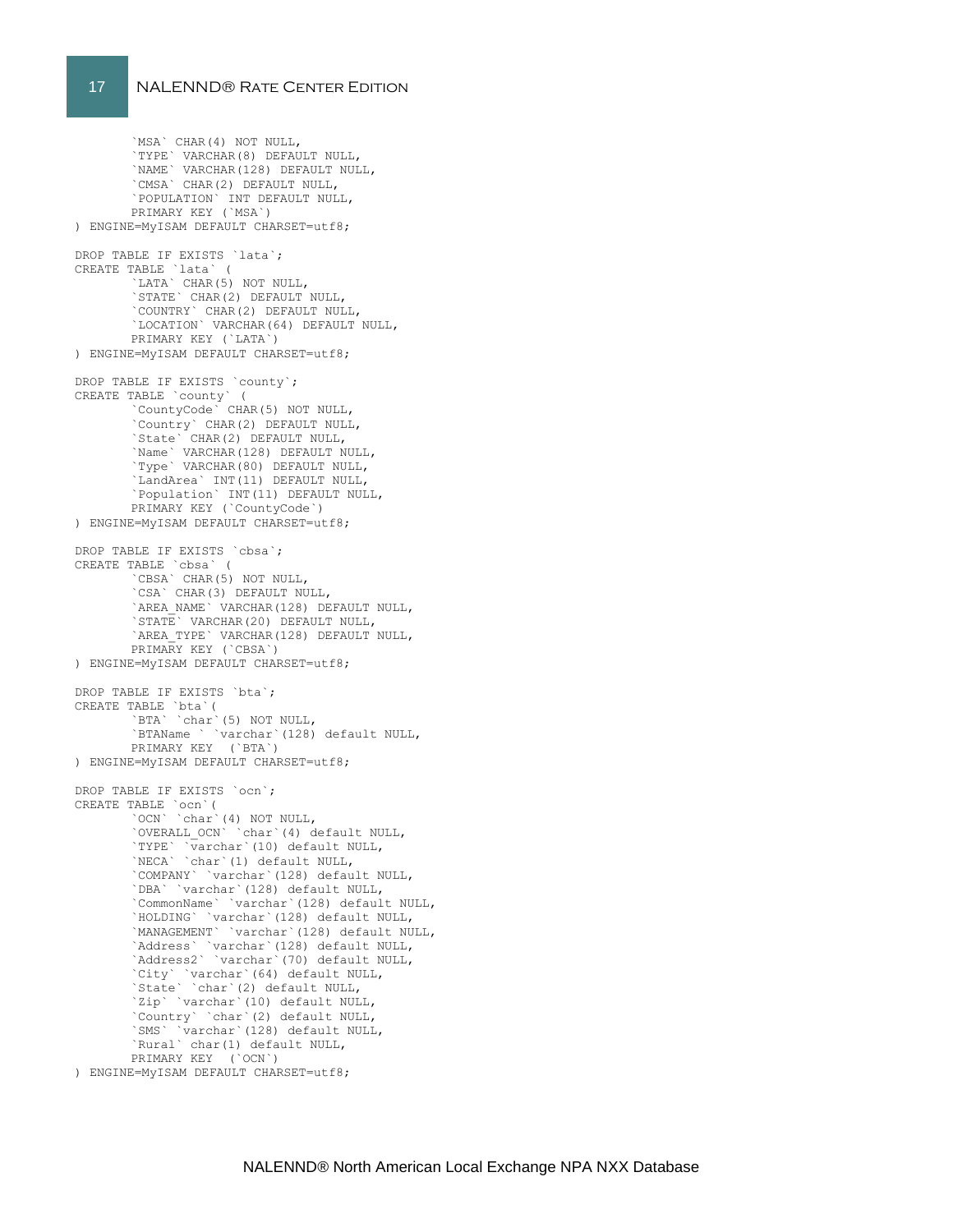#### **Microsoft SQL Server**

```
CREATE DATABASE [nalennd] ON PRIMARY 
GO
USE [nalennd]
GO
SET ANSI_NULLS ON
GO
SET QUOTED IDENTIFIER ON
GO
SET ANSI_PADDING ON
GO
CREATE TABLE [dbo].[npanxx](
       [NPA] [char](3) NOT NULL,
        [NXX] [char](3) NOT NULL,
       [BLOCK_ID] [char](1) NOT NULL,
       [TBP_IND] [char](1) NULL,
        [LATA] [char](5) NULL,
        [LTYPE] [char](1) NULL,
       [CONTAM] [char](1) NULL,
       [STATE] [char](2) NULL,
        [COUNTRY] [char](2) NULL,
       [WC] [varchar](128) NULL,
       [SWITCH] [char](11) NULL,
        [RCSTATUS] [char](2) NULL,
        [RCTYPE] [char](1) NULL,
       [RC] [char](10) NULL,
        [RCV] [int] NULL CONSTRAINT [DF_npanxx_RCV] DEFAULT ((0)),
        [RCH] [int] NULL CONSTRAINT [DF_npanxx_RCH] DEFAULT ((0)),
        [RCLONG] [varchar](128) NULL,
        [TZ] [char](2) NULL,
        [DST] [char](1) NULL,
        [ZIP] [varchar](7) NULL,
       [ZIP2] [varchar](7) NULL,
       [ZIP3] [varchar](7) NULL,
       [ZIP4] [varchar](7) NULL,
       [FIPS] [char](5) NULL,
       [FIPS2] [char](5) NULL,
        [FIPS3] [char](5) NULL,
        [CBSA] [char](5) NULL,
       [CBSA2] [char](5) NULL,
        [MSA] [char](4) NULL,
        [PMSA] [char](4) NULL,
        [LATITUDE] [float] NULL CONSTRAINT [DF_npanxx_LATITUDE] DEFAULT ((0)),
        [LONGITUDE] [float] NULL CONSTRAINT [D\overline{F} npanxx LONGITUDE] DEFAULT ((0)),
        [OCN_CATEGORY] [char](1) NULL,
        [OCN] [char](4) NULL,
       [DERIVED_FROM_NPA] [char](3) NULL,
        [NEWNPA] [varchar](35) NULL,
        [OVERLAY] [char](1) NULL,
        [MTA1] [int] NULL CONSTRAINT [DF npanxx MTA1] DEFAULT ((0)),
        [MTA2] [int] NULL CONSTRAINT [DF_npanxx_MTA2] DEFAULT ((0)),
        [BTA] [int] NULL CONSTRAINT [DF_npanxx_BTA] DEFAULT ((0)),
        [NXXTYPE] [char](2) NULL,
       [OLSON] [varchar](128) NULL,
       [UTC] [char](6) NULL,
        [LIR] [varchar](128) NULL,
 CONSTRAINT [PK_npanxx] PRIMARY KEY CLUSTERED 
\left([NPA] ASC,
        [NXX] ASC,
       [BLOCK_ID] ASC
)WITH (PAD INDEX = OFF, STATISTICS NORECOMPUTE = OFF, IGNORE DUP KEY = OFF, ALLOW ROW LOCKS = ON,
ALLOW PAGE LOCKS = ON) ON [PRIMARY]) ON [PRIMARY]
GO
```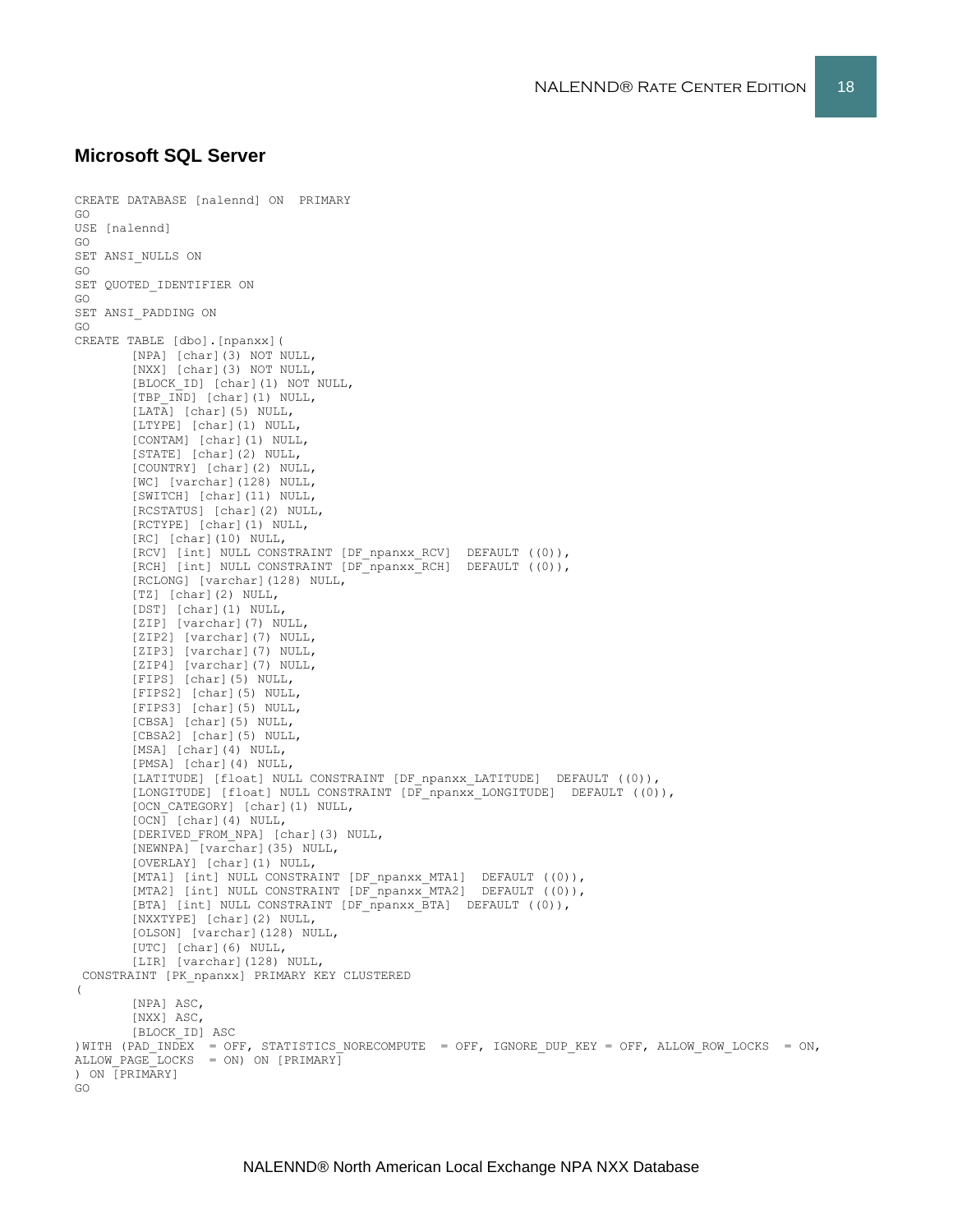#### 19 NALENND® Rate Center Edition

CREATE TABLE [dbo].[lata]( [LATA] [char](5) NOT NULL, [STATE] [char](2) NULL, [COUNTRY] [char](2) NULL, [LOCATION] [varchar](64) NULL, CONSTRAINT [PK\_LATA] PRIMARY KEY CLUSTERED ( [LATA] ASC )WITH (PAD INDEX = OFF, STATISTICS NORECOMPUTE = OFF, IGNORE DUP KEY = OFF, ALLOW ROW LOCKS = ON, ALLOW PAGE LOCKS = ON) ON [PRIMARY] ) ON [PRIMARY] GO CREATE TABLE [dbo].[ocn]( [OCN] [char](4) NOT NULL, [OVERALL\_OCN] [char](4) NULL,  $[TYPE]$   $[\overline{v}archar](10)$  NULL, [NECA] [char](1) NULL, [COMPANY] [varchar](128) NULL, [DBA] [varchar](128) NULL, [CommonName] [varchar](128) NULL, [HOLDING] [varchar](128) NULL, [MANAGEMENT] [varchar](128) NULL, [ADDRESS] [varchar](128) NULL, [PO\_BOX] [varchar](70) NULL, [CITY] [varchar](64) NULL, [STATE] [char](2) NULL, [ZIP] [varchar](10) NULL, [COUNTRY] [char](2) NULL, [SMS] [varchar](128) NULL, [Rural] [char](1) NULL, CONSTRAINT [PK\_ocn] PRIMARY KEY CLUSTERED ( [OCN] ASC ) WITH (PAD INDEX = OFF, STATISTICS NORECOMPUTE = OFF, IGNORE DUP KEY = OFF, ALLOW ROW LOCKS = ON, ALLOW\_PAGE\_LOCKS = ON) ON [PRIMARY] ) ON [PRIMARY] GO CREATE TABLE [dbo].[county]( [CountyCode] [char](5) NOT NULL, [Country] [char](2) NOT NULL, [State] [char](2) NOT NULL, [Name] [varchar](128) NOT NULL, [Type] [varchar](80) NULL, [LandArea] [int] NULL, [Population] [int] NULL, CONSTRAINT [PK\_county] PRIMARY KEY CLUSTERED ( [CountyCode] ASC )WITH (PAD INDEX = OFF, STATISTICS NORECOMPUTE = OFF, IGNORE DUP KEY = OFF, ALLOW ROW LOCKS = ON, ALLOW\_PAGE\_LOCKS = ON) ON [PRIMARY] ) ON [PRIMARY] GO CREATE TABLE [dbo].[mta]( [MTA] [int] NOT NULL, [Country] [char](2) NOT NULL, [Market Name] [varchar](128) NOT NULL, CONSTRAINT [PK\_mta] PRIMARY KEY CLUSTERED  $\left($ [MTA] ASC ) WITH (PAD INDEX = OFF, STATISTICS NORECOMPUTE = OFF, IGNORE DUP KEY = OFF, ALLOW ROW LOCKS = ON, ALLOW PAGE LOCKS = ON) ON  $[PRIMARY]$ ) ON [PRIMARY] GO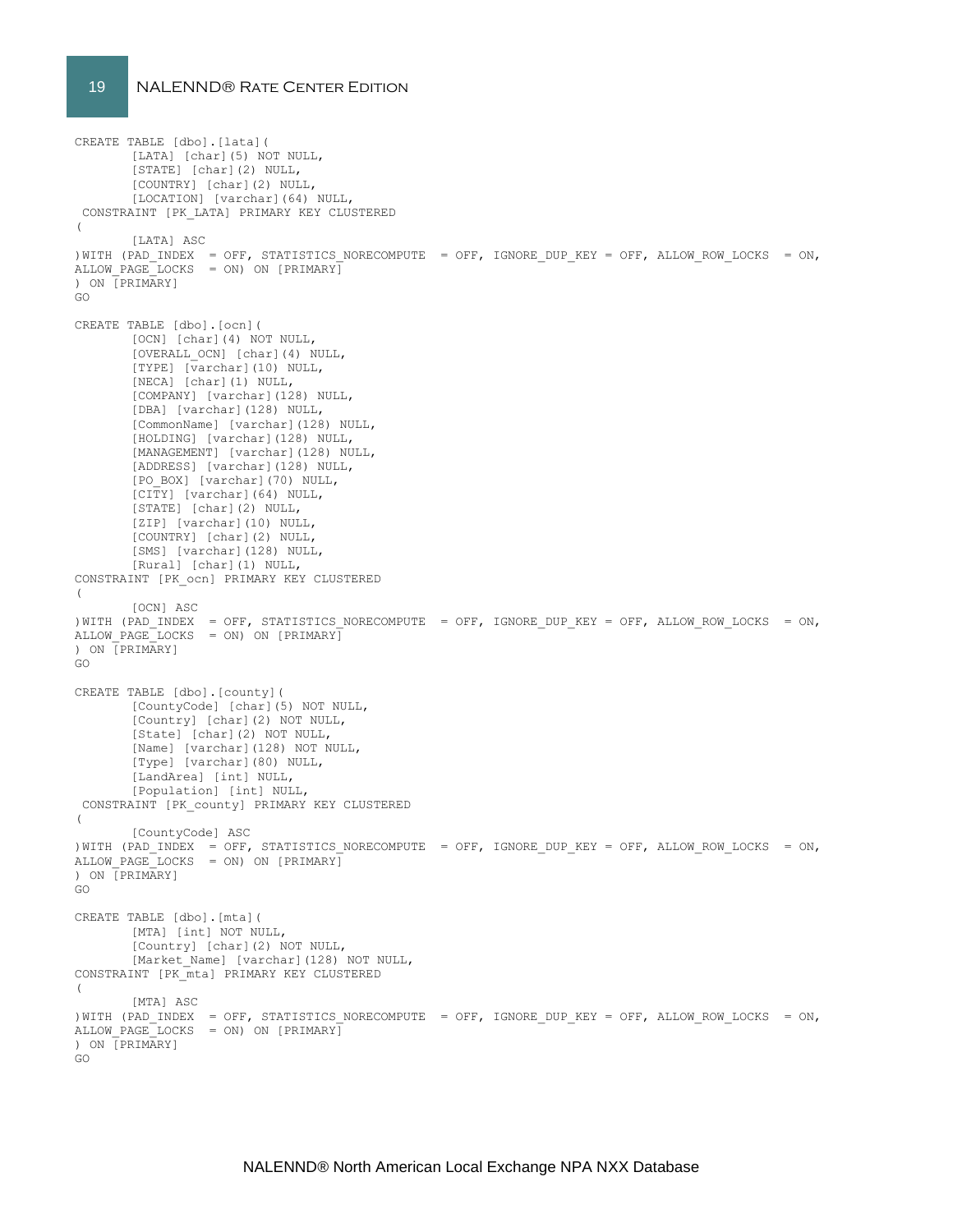```
CREATE TABLE [dbo].[bta](
       [BTA] [char](5) NOT NULL,
       [BTAName] [varchar](128) NOT NULL,
CONSTRAINT [PK_bta] PRIMARY KEY CLUSTERED 
([BTA] ASC
)WITH (PAD INDEX = OFF, STATISTICS NORECOMPUTE = OFF, IGNORE DUP KEY = OFF, ALLOW ROW LOCKS = ON,
ALLOW PAGE LOCKS = ON) ON [PRIMARY]
) ON [PRIMARY]
GO
CREATE TABLE [dbo].[cbsa](
       [CBSA] [char](5) NOT NULL,
       [CSA] [char](3) NULL,
       [AREA NAME] [varchar](64) NULL,
       [STATE] [varchar](20) NULL,
       [AREA TYPE] [varchar](64) NULL,
CONSTRAINT [PK_cbsa] PRIMARY KEY CLUSTERED 
\left([CBSA] ASC
)WITH (PAD_INDEX = OFF, STATISTICS_NORECOMPUTE = OFF, IGNORE_DUP_KEY = OFF, ALLOW_ROW_LOCKS = ON, 
ALLOW_PAGE_LOCKS = ON) ON [PRIMARY]
) ON [PRIMARY]
GO
CREATE TABLE [dbo].[msa](
       [MSA] [char](4) NOT NULL,
       [TYPE] [varchar](8) NULL,
       [NAME] [varchar](128) NULL,
       [CMSA] [char](2) NULL,
       [POPULATION] [int] NULL,
CONSTRAINT [PK_msa] PRIMARY KEY CLUSTERED 
(
       [MSA] ASC
)WITH (PAD_INDEX = OFF, STATISTICS_NORECOMPUTE = OFF, IGNORE_DUP_KEY = OFF, ALLOW_ROW_LOCKS = ON,
ALLOW_PAGE_LOCKS = ON) ON [PRIMARY]
) ON [PRIMARY]
GO
SET ANSI_PADDING OFF
```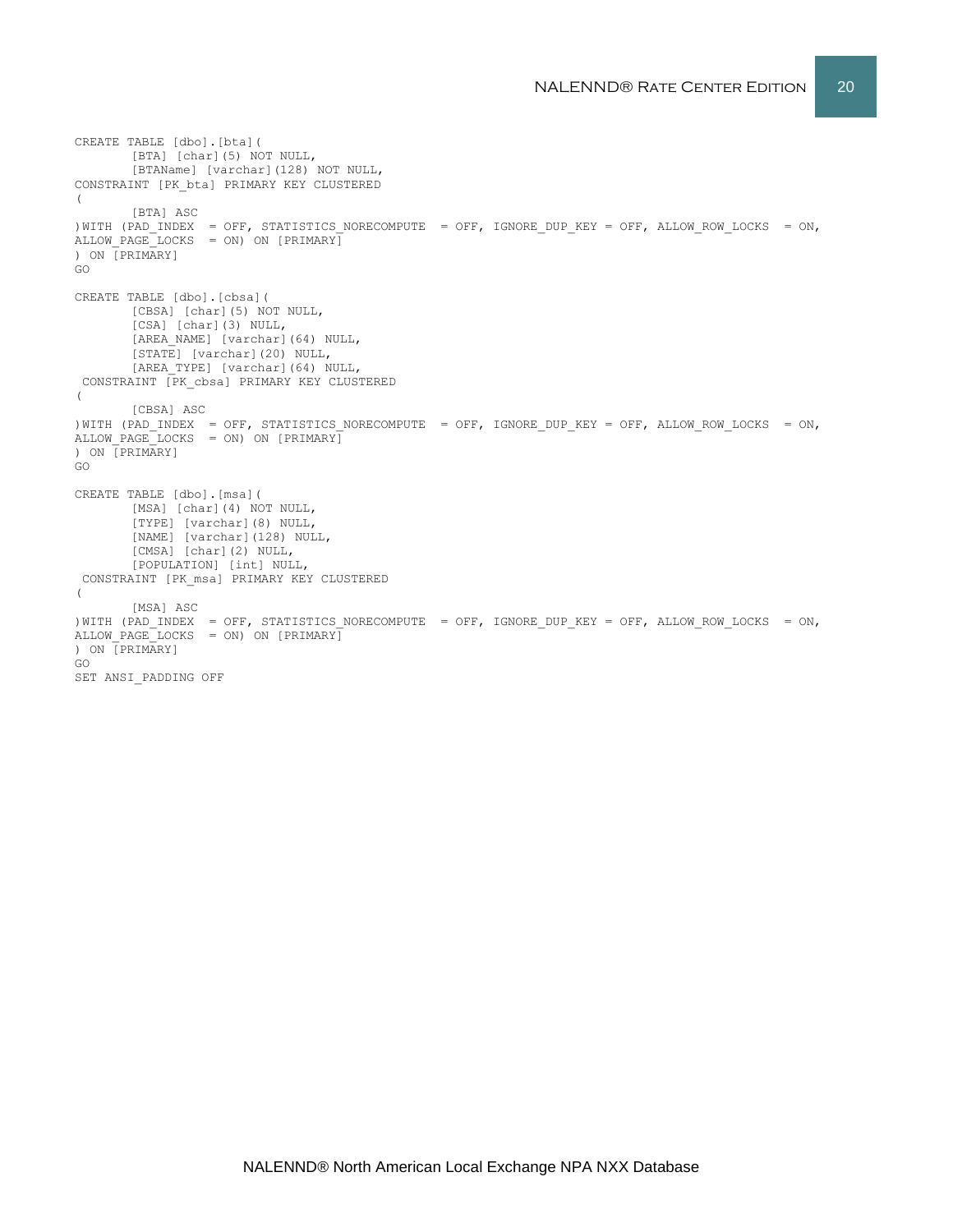## **ORACLE**

CREATE TABLE "npanxx" ( "NPA" CHAR(3) NOT NULL ENABLE, "NXX" CHAR(3) NOT NULL ENABLE, "BLOCK\_ID" CHAR(1) NOT NULL ENABLE, "TBP IND" CHAR(1), "LATA" CHAR $(5)$ , "LTYPE" CHAR(1), "CONTAM" CHAR(1), "STATE" CHAR(2), "COUNTRY" CHAR(2), "WC" VARCHAR(128), "SWITCH" CHAR(11), "RCSTATUS" CHAR(2), "RCTYPE" CHAR(1), "RC" CHAR(10), "RCV" NUMBER, "RCH" NUMBER, "RCLONG" VARCHAR(128), "TZ" CHAR(2), "DST" CHAR(1), "ZIP" VARCHAR(7), "ZIP2" VARCHAR(7), "ZIP3" VARCHAR(7), "ZIP4" VARCHAR(7), "FIPS" CHAR(5), "FIPS2" CHAR(5), "FIPS3" CHAR(5), "CBSA" CHAR(5), "CBSA2" CHAR(5), "MSA" CHAR(4), "PMSA" CHAR(4), "LATITUDE" NUMBER, "LONGITUDE" NUMBER, "OCN CATEGORY" CHAR(1), " $OCN$ " CHAR(4), "DERIVED\_FROM\_NPA" CHAR(3), "NEWNPA" VARCHAR(35), "OVERLAY" CHAR(1), "MTA1" NUMBER, "MTA2" NUMBER, "BTA" NUMBER, "NXXTYPE" CHAR(2), "OLSON" VARCHAR(128), "UTC" CHAR(6), "LIR" VARCHAR(128), CONSTRAINT "npanxx\_PK" PRIMARY KEY ("NPA", "NXX", "BLOCK\_ID") ENABLE ); CREATE TABLE "lata"( "LATA" CHAR(5) NOT NULL ENABLE, "STATE" CHAR(2), "COUNTRY" CHAR(2), "LOCATION" VARCHAR(64), CONSTRAINT "lata\_PK" PRIMARY KEY ("LATA") ENABLE

```
 );
```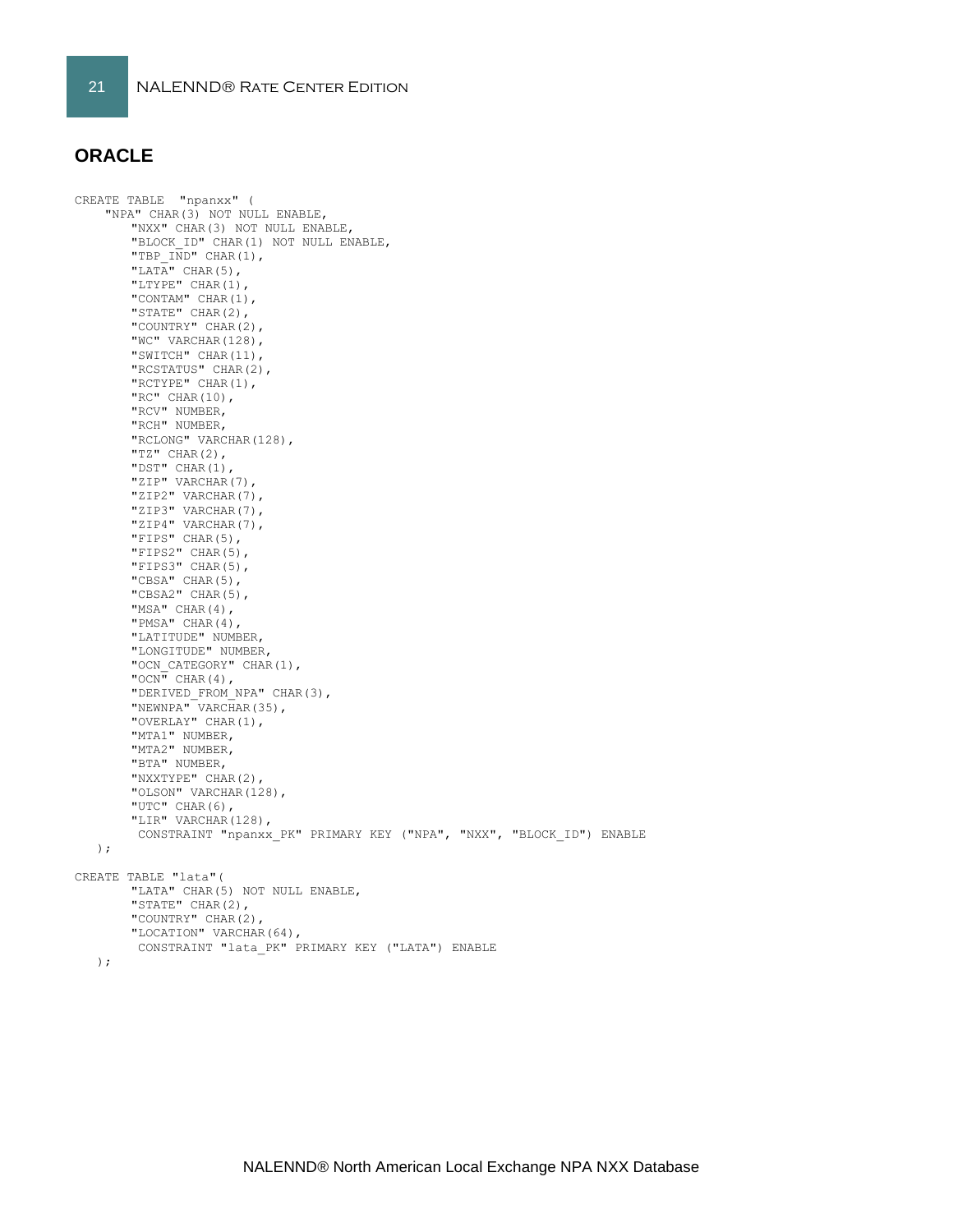```
CREATE TABLE "ocn"(
       "OCN" CHAR(4) NOT NULL ENABLE,
       "OVERALL OCN" CHAR(4),
       "TYPE" VARCHAR(10),
       "NECA" CHAR(1),
       "COMPANY" VARCHAR(128),
       "DBA" VARCHAR(128),
       "CommonName" VARCHAR(128),
       "HOLDING" VARCHAR(128),
       "MANAGEMENT" VARCHAR(128),
       "ADDRESS" VARCHAR(128),
       "PO_BOX" VARCHAR(70),
       "CITY" VARCHAR(64),
       "STATE" CHAR(2),
       "ZIP" VARCHAR(10),
       "COUNTRY" CHAR(2),
       "SMS" VARCHAR(128),
       "Rural" CHAR(1),
        CONSTRAINT "ocn_PK" PRIMARY KEY ("OCN") ENABLE
    );
CREATE TABLE "county"(
        "CountyCode" CHAR(5) NOT NULL ENABLE,
       "Country" CHAR(2),
       "State" CHAR(2),
       "Name" VARCHAR(128),
       "Type" VARCHAR(80),
       "LandArea" int,
       "Population" int,
        CONSTRAINT "county_PK" PRIMARY KEY ("CountyCode ") ENABLE
   );
CREATE TABLE "mta"(
       "MTA" NUMBER NOT NULL ENABLE,
       "Country" CHAR(2),
       "Market Name" VARCHAR(128),
        CONSTRAINT "mta_PK" PRIMARY KEY ("MTA") ENABLE
   );
CREATE TABLE "bta"(
       "BTA" CHAR(5) NOT NULL ENABLE,
       "BTAName" VARCHAR(128),
        CONSTRAINT "bta_PK" PRIMARY KEY ("BTA") ENABLE
   );
CREATE TABLE "cbsa"(
       "CBSA" CHAR(5) NOT NULL ENABLE,
       "CSA" CHAR(3),
       "AREA NAME" VARCHAR(64),
       "STATE" VARCHAR(20),
       "AREA TYPE" VARCHAR(64),
        CONSTRAINT "cbsa_PK" PRIMARY KEY ("CBSA") ENABLE
   );
CREATE TABLE "msa"(
       "MSA" CHAR(4) NOT NULL ENABLE,
       "TYPE" VARCHAR(8),
       "NAME" VARCHAR(128),
       "CMSA" CHAR(2),
       "POPULATION" int,
        CONSTRAINT "msa_PK" PRIMARY KEY ("MSA") ENABLE
   \lambda:
```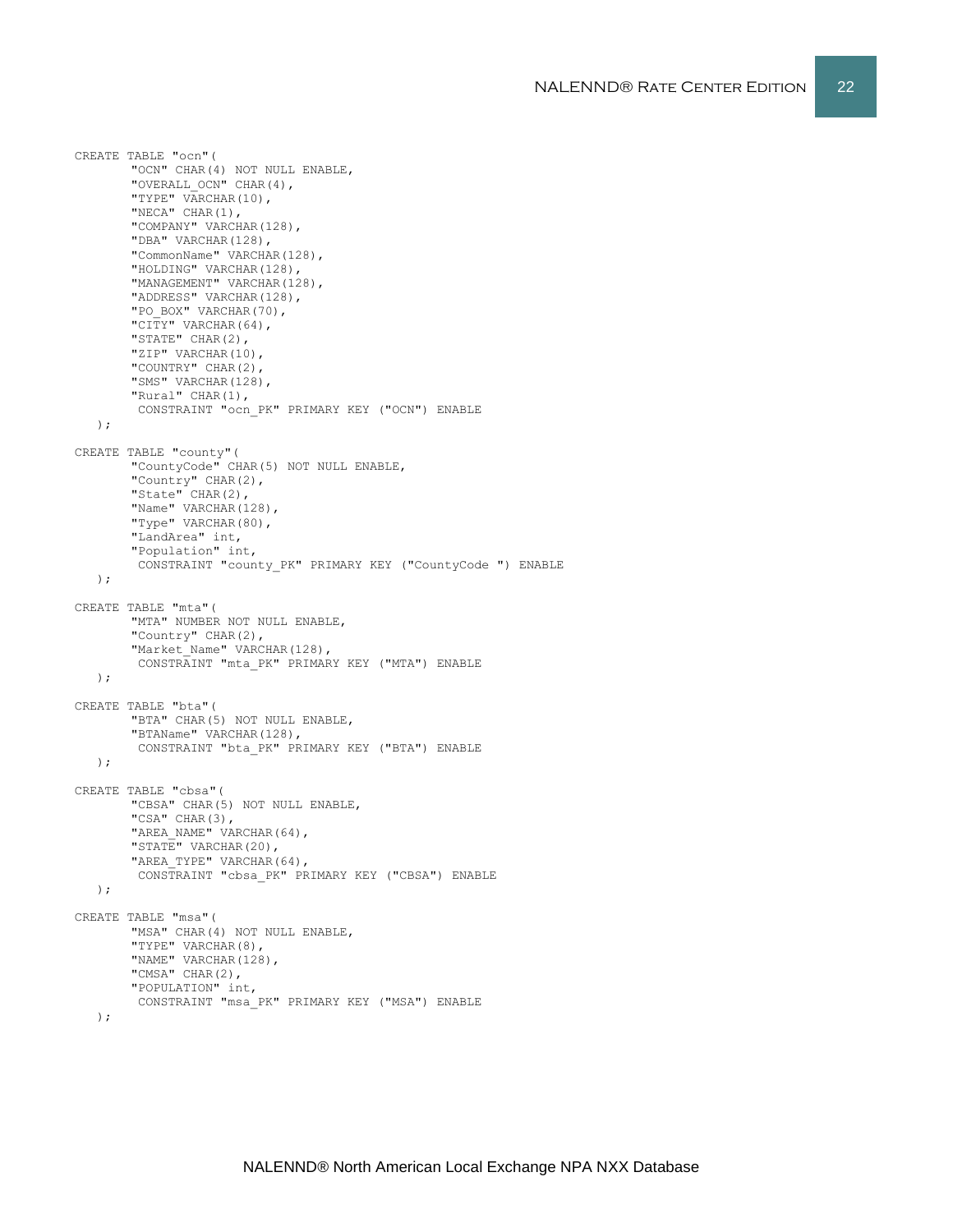# **Appendix A – State, province, and territory codes**

| United States - States and territories |  |  |
|----------------------------------------|--|--|
|----------------------------------------|--|--|

| AL         | Alabama                                | ΝJ             | New Jersey                            |
|------------|----------------------------------------|----------------|---------------------------------------|
| AK         | Alaska                                 | <b>NM</b>      | New Mexico                            |
| AΖ         | Arizona                                | NY.            | New York                              |
| AR         | Arkansas                               | <b>NC</b>      | North Carolina                        |
| CА         | California                             | ND.            | North Dakota                          |
| CO         | Colorado                               | OH.            | Ohio                                  |
| <b>CT</b>  | Connecticut                            | OK             | Oklahoma                              |
| DE         | Delaware                               | <b>OR</b>      | Oregon                                |
| DC         | District of Columbia                   | PA             | Pennsylvania                          |
| FL         | Florida                                | R <sub>l</sub> | Rhode Island                          |
| GА         | Georgia                                | <b>SC</b>      | South Carolina                        |
| HI         | Hawaii                                 | <b>SD</b>      | South Dakota                          |
| ID         | Idaho                                  | <b>TN</b>      | Tennessee                             |
| IL.        | Illinois                               | <b>TX</b>      | Texas                                 |
| IN         | Indiana                                | UT             | Utah                                  |
| IA         | lowa                                   | VT             | Vermont                               |
| KS         | Kansas                                 | <b>VA</b>      | Virginia                              |
| KY         | Kentucky                               | <b>WA</b>      | Washington                            |
| LA         | Louisiana                              | <b>WV</b>      | West Virginia                         |
| MЕ         | Maine                                  | WI             | Wisconsin                             |
| <b>MD</b>  | Maryland                               | WY.            | Wyoming                               |
| МA         | Massachusetts                          | AS             | American Samoa <sup>1</sup>           |
| ΜI         | Michigan                               | <b>FM</b>      | Micronesia                            |
| MN.        | Minnesota                              | GU             | Guam                                  |
| <b>MS</b>  | Mississippi                            | MH             | Marshall Islands                      |
| МO         | Missouri                               | MP.            | Northern Mariana Islands <sup>2</sup> |
| МT         | Montana                                | <b>PW</b>      | Palau                                 |
| NE         | Nebraska                               | <b>PR</b>      | Puerto Rico                           |
| NV         | Nevada                                 | UM             | Minor Islands                         |
| NΗ         | New Hampshire                          | VI             | Virgin Islands                        |
|            | Canada - Provinces and territories     |                |                                       |
| AB         | Alberta                                | NU             | Nunavut <sup>3</sup>                  |
| <b>BC</b>  | <b>British Columbia</b>                | ON             | Ontario                               |
| MВ         | Manitoba                               | <b>PE</b>      | <b>Prince Edward Island</b>           |
| NB.        | <b>New Brunswick</b>                   | QC             | Quebec <sup>4</sup>                   |
| NL         | Newfoundland and Labrador <sup>5</sup> | <b>SK</b>      | Saskatchewan                          |
| NΤ         | <b>Northwest Territories</b>           | YT             | Yukon                                 |
| NS.        | Nova Scotia                            |                |                                       |
|            | <b>Mexico - States and territories</b> |                |                                       |
| <b>AGS</b> | <b>AGUASCALIENTES</b>                  | <b>MOR</b>     | MORELOS                               |
| BС         | <b>BAJA CALIFORNIA</b>                 | <b>NAY</b>     | <b>NAYARIT</b>                        |
|            |                                        |                |                                       |
|            |                                        |                |                                       |

*1 COMMON LANGUAGE® abbreviation for American Samoa is AM*

*2 COMMON LANGUAGE® abbreviation for Northern Mariana Islands is NN*

*3 COMMON LANGUAGE® abbreviation for Nunavut is VU*

*4 COMMON LANGUAGE® abbreviation for Quebec is PQ*

*5 COMMON LANGUAGE® abbreviation for Newfoundland and Labrador is NF*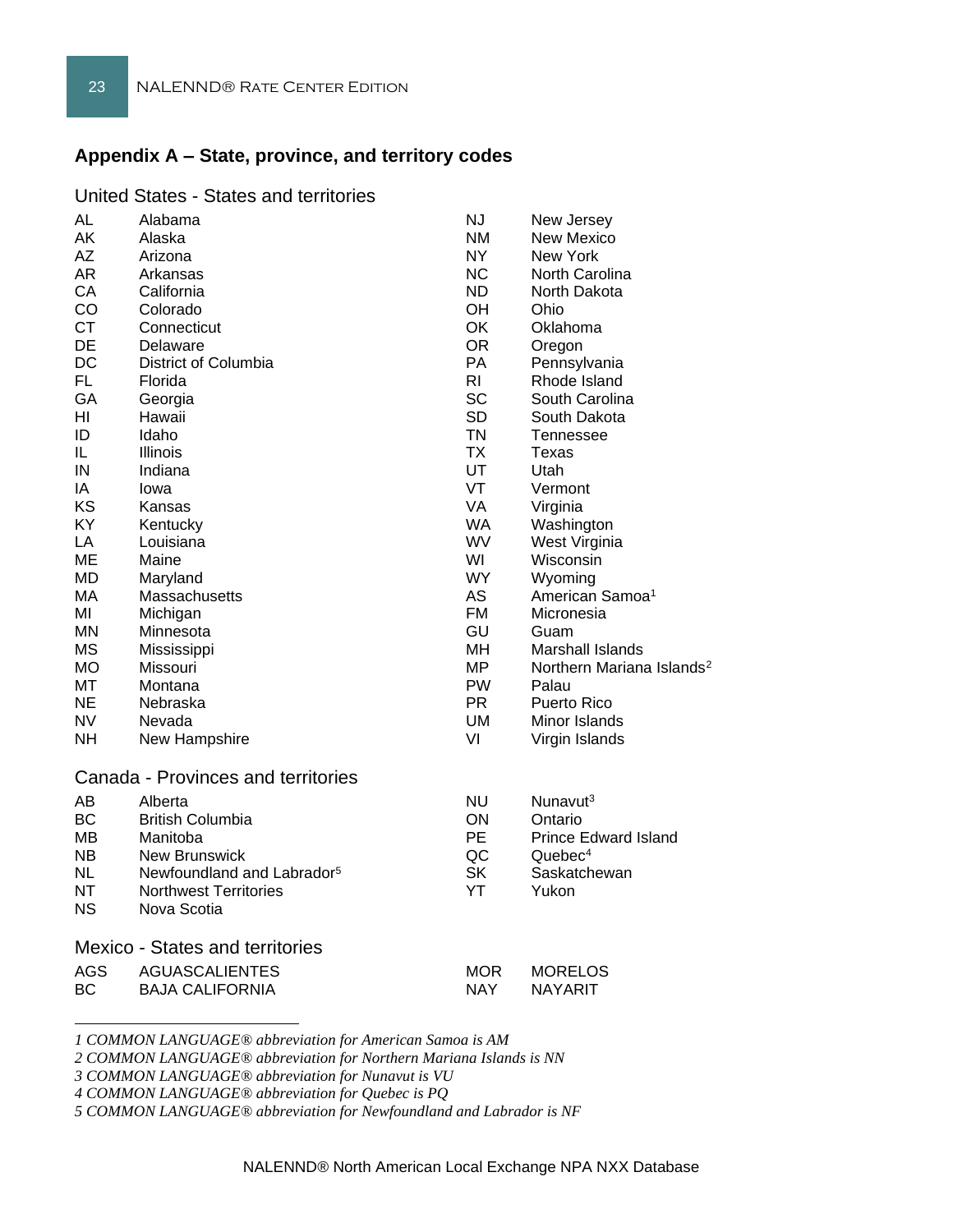| <b>BCS</b>  | <b>BAJA CALIFORNIA SUR</b> | <b>NL</b>   | <b>NUEVO LEON</b>      |
|-------------|----------------------------|-------------|------------------------|
| CAM         | <b>CAMPECHE</b>            | <b>OAX</b>  | <b>OAXACA</b>          |
| <b>COAH</b> | <b>COAHUILA</b>            | <b>PUE</b>  | <b>PUEBLA</b>          |
| COL         | <b>COLIMA</b>              | QRO         | QUERETARO              |
| <b>CHIS</b> | <b>CHIAPAS</b>             | <b>QROO</b> | QUINTANA ROO           |
| <b>CHIH</b> | <b>CHIHUAHUA</b>           | <b>SLP</b>  | <b>SAN LUIS POTOSI</b> |
| DF.         | <b>DISTRITO FEDERAL</b>    | <b>SIN</b>  | <b>SINALOA</b>         |
| <b>DGO</b>  | <b>DURANGO</b>             | SON         | <b>SONORA</b>          |
| <b>GTO</b>  | <b>GUANAJUATO</b>          | <b>TAB</b>  | <b>TABASCO</b>         |
| <b>GRO</b>  | <b>GUERRERO</b>            | <b>TAM</b>  | <b>TAMAULIPAS</b>      |
| <b>HGO</b>  | <b>HIDALGO</b>             | <b>TLAX</b> | <b>TLAXCALA</b>        |
| JAL         | <b>JALISCO</b>             | <b>VER</b>  | <b>VERACRUZ</b>        |
| MEX         | <b>MEXICO</b>              | <b>YUC</b>  | YUCATAN                |
| <b>MICH</b> | <b>MICHOACAN</b>           | ZAC         | ZACATECAS              |

# **Appendix B – Country codes**

Countries, islands, and territories participating in the North American Numbering Plan.

| ISO 3166-1 | <b>FIPS 104-1</b> | Country                          |
|------------|-------------------|----------------------------------|
| US         | US                | <b>United States</b>             |
| CA         | CA                | Canada                           |
| <b>BS</b>  | BA                | <b>Bahamas</b>                   |
| BB         | BD                | <b>Barbados</b>                  |
| Al         | AI                | Anguilla                         |
| AG         | AN                | Antigua and Barbuda              |
| VG         | <b>BV</b>         | Virgin Islands, British          |
| KY         | CQ                | Cayman Islands                   |
| <b>BM</b>  | <b>BM</b>         | Bermuda                          |
| GD         | GN                | Grenada                          |
| <b>TC</b>  | <b>TC</b>         | <b>Turks and Caicos Islands</b>  |
| МS         | RT.               | Montserrat                       |
| <b>SX</b>  | <b>SF</b>         | Sint Maarten                     |
| <b>LC</b>  | <b>SA</b>         | Saint Lucia                      |
| DM         | DM                | Dominica                         |
| <b>VC</b>  | ΖF                | Saint Vincent and the Grenadines |
| DO         | DR.               | Dominican Republic               |
| ТT         | <b>TR</b>         | <b>Trinidad and Tobago</b>       |
| KN         | KA                | Saint Kitts and Nevis            |
| JM         | JM                | Jamaica                          |

# **Appendix C – United States Major Trading Areas**

| 01 | New York                                | 27 | Phoenix                |
|----|-----------------------------------------|----|------------------------|
| 02 | Los Angeles-San Diego                   | 28 | Memphis-Jackson        |
| 03 | Chicago                                 | 29 | Birmingham             |
| 04 | San Francisco-Oakland-San Jose          | 30 | Portland               |
| 05 | Detroit                                 | 31 | Indianapolis           |
| 06 | Charlotte-Greensboro-Greenville-Raleigh | 32 | Des Moines-Quad Cities |
| 07 | Dallas-Fort Worth                       | 33 | San Antonio            |
| 08 | Boston-Providence                       | 34 | <b>Kansas City</b>     |